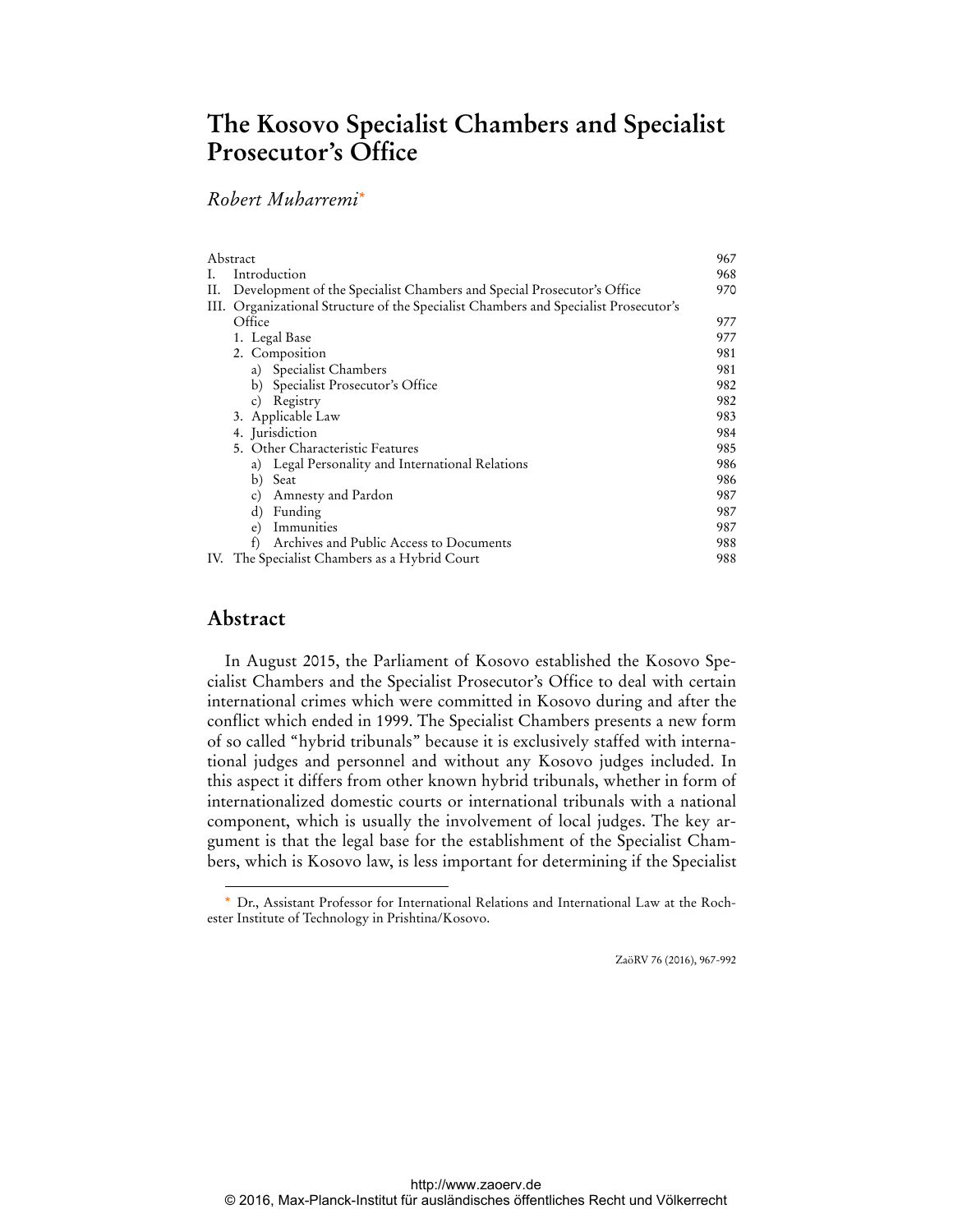Chambers is an international tribunal or an internationalized domestic court as long as in substance the international elements prevail and local judges are excluded from involvement in its functioning. The exclusive control by international judges and personnel makes the Specialist Chambers an international tribunal although it is established by Kosovo law. This is further reinforced by the process by which the legislation on the Specialist Chambers was adopted. The paper intends to show that the Specialist Chambers was imposed on Kosovo primarily by the EU using Kosovo's stabilization and association process with the EU as a political instrument to accept the creation of the Specialist Chambers.

### **I. Introduction**

On 3.8.2015, the Assembly of Kosovo changed the Constitution of the Republic of Kosovo<sup>1</sup> to pave the way for the establishment of the Kosovo Specialist Chambers and the Specialist Prosecutor's Office.<sup>2</sup> In two consecutive extraordinary sessions held on the same day, the Assembly of Kosovo adopted the Law on the Specialist Chambers and the Specialist Prosecutor's Office. According to this Law, the Specialist Chambers and the Specialist Prosecutor's Office are responsible for investigating, prosecuting and trying

"international crimes committed during and in the aftermath of the conflict in Kosovo, which relate to those reported in the Council of Europe Parliamentary Assembly Report Doc 12462 of 7 January 2011 ("The Council of Europe Assembly Report") and which have been the subject of criminal investigation by the Special Investigative Task Force (SITF) of the Special Prosecution Office of the Republic of Kosovo (SPRK)".<sup>3</sup>

The purpose of this paper is to discuss the origins and the process leading to the establishment of the Specialist Chambers and the Specialist Prosecutor's Office and the role which especially the EU played in making the Kosovo authorities accept their establishment despite their limited political will to do so. The paper will also outline the organizational structure, jurisdic-

ZaöRV 76 (2016)

<sup>1</sup> Amendment to the Constitution of the Republic of Kosovo No. 05-D-139 of 3.8.2015, available at: [<http://gzk.rks-gov.net>](http://gzk.rks-gov.net) (last accessed on 20.9.2015).

<sup>2</sup> See also *H. Hobbs*, Hybrid Tribunals and the Composition of the Court: In Search of Sociological Legitimacy, in: Chi. J. Int'l L. 16 (2016), 484; *S. Williams*, The Specialist Chambers of Kosovo: The Limits of Internationalization, in: Journal of International Criminal Justice 14 (2016), 25 et seq.

<sup>3</sup> Law No. 05/L-053 on Specialist Chambers and Specialist Prosecutor's Office, Art. 1 (2), available at: [<http://gzk.rks-gov.net>](http://gzk.rks-gov.net) (last accessed on 20.9.2015).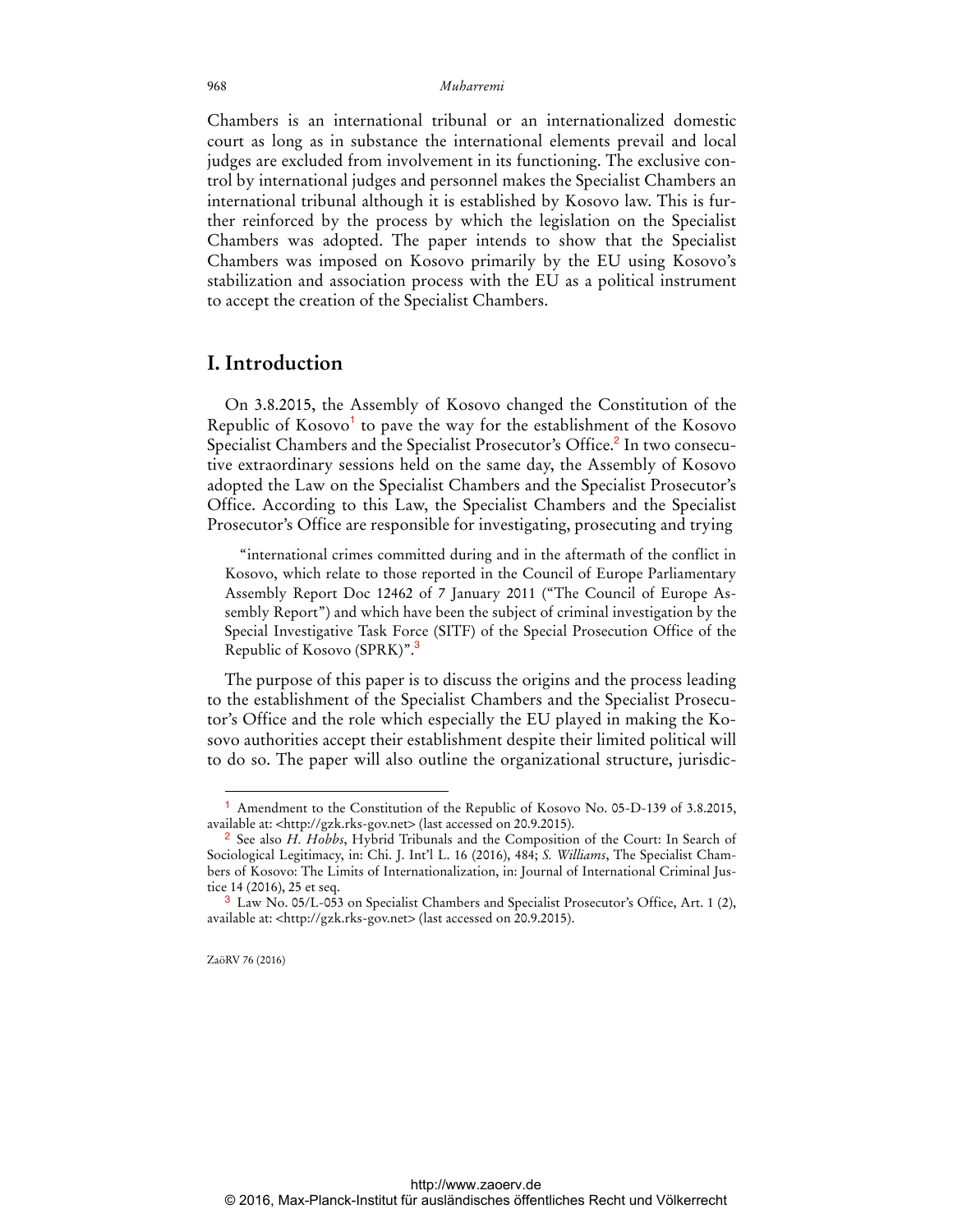tion, composition and other relevant features of the Specialist Chambers and the Specialist Prosecutor's Office, in order to compare them with other judicial institutions which are commonly referred to as hybrid courts. The paper will show that the Specialist Chambers, as a hybrid court, is only formally a Kosovo court and that it is in substance an international tribunal. Hybrid courts are, in very general terms, courts of mixed composition and jurisdiction, which include national and international elements, and which usually operate within the jurisdiction where the crimes occurred.<sup>4</sup> The judicial institutions which are most commonly referred to as hybrid courts are the Special Panels for Serious Crimes in East Timor, the "Regulation 64" Panels in the courts of Kosovo under the United Nations Interim Administration of Kosovo (UNMIK), the Extraordinary Chambers in the Courts of Cambodia, the War Crimes Chamber of Bosnia and Herzegovina, the Special Court for Sierra Leone, and the Special Tribunal for Lebanon.<sup>5</sup> Hybrid courts were designed as a response to "tribunal fatigue" at the United Nations which reflected the United Nation's dissatisfaction with the International Criminal Tribunal for the Former Yugoslavia (ICTY) and the International Criminal Tribunal for Rwanda (ICTR) as ad-hoc international criminal tribunals.<sup>6</sup> There was increasing criticism about the duration of proceedings and high costs<sup>7</sup> but also about a lack of domestic legitimacy and ownership of the trials<sup>8</sup>. As the United Nations was not willing to create new international criminal tribunals, it shifted the focus to hybrid courts as "a model similar in form, substance, and international legitimacy to the ad hoc tribunals, but one which respects a nation's vision of justice, its choice of means of bringing it about, and its ownership, at least in part, of the judicial process".<sup>9</sup> Such hybrid courts would "combine the strengths of the ad hoc tribunals with the benefits of local prosecutions".<sup>10</sup> The expectation was that these hybrid courts would "provide an international quality of

 $\overline{a}$ 

<sup>4</sup> Office of the United Nations High Commissioner for Human Rights, Rule of Law Tools for Post-Conflict States – Maximizing the Legacy of Hybrid Courts, 2008, 1.

<sup>5</sup> *F. Donlon*, Hybrid Tribunals, in: W. A. Schabas/N. Bernaz, Routledge Handbook of International Criminal Law, 2011, 85; see also Public International Law & Policy Group, Hybrid Tribunals: Core Elements, 2013, 1 et seq.

<sup>6</sup> *K. Gibson*, An Uneasy Co-existence: The Relationship Between Internationalised Criminal Courts and Their Domestic Counterparts, in: IntCrimLRev 9 (2000), 275.

<sup>7</sup> *C. Reiger*, Hybrid and Internationalized Tribunals, in: C. Giorgetti (ed.), International Litigation in Practice, Volume 4: Practice and Jurisprudence of International Courts and Tribunals, 2012, 283.

<sup>8</sup> *S. Nouwen*, "Hybrid Courts" – The Hybrid Category of a New Type of International Crimes Courts, in: Utrecht Law Review 2 (2006), 191.

<sup>9</sup> *F. Donlon* (note 5), 85.

<sup>10</sup> *S. Nouwen* (note 8), 190.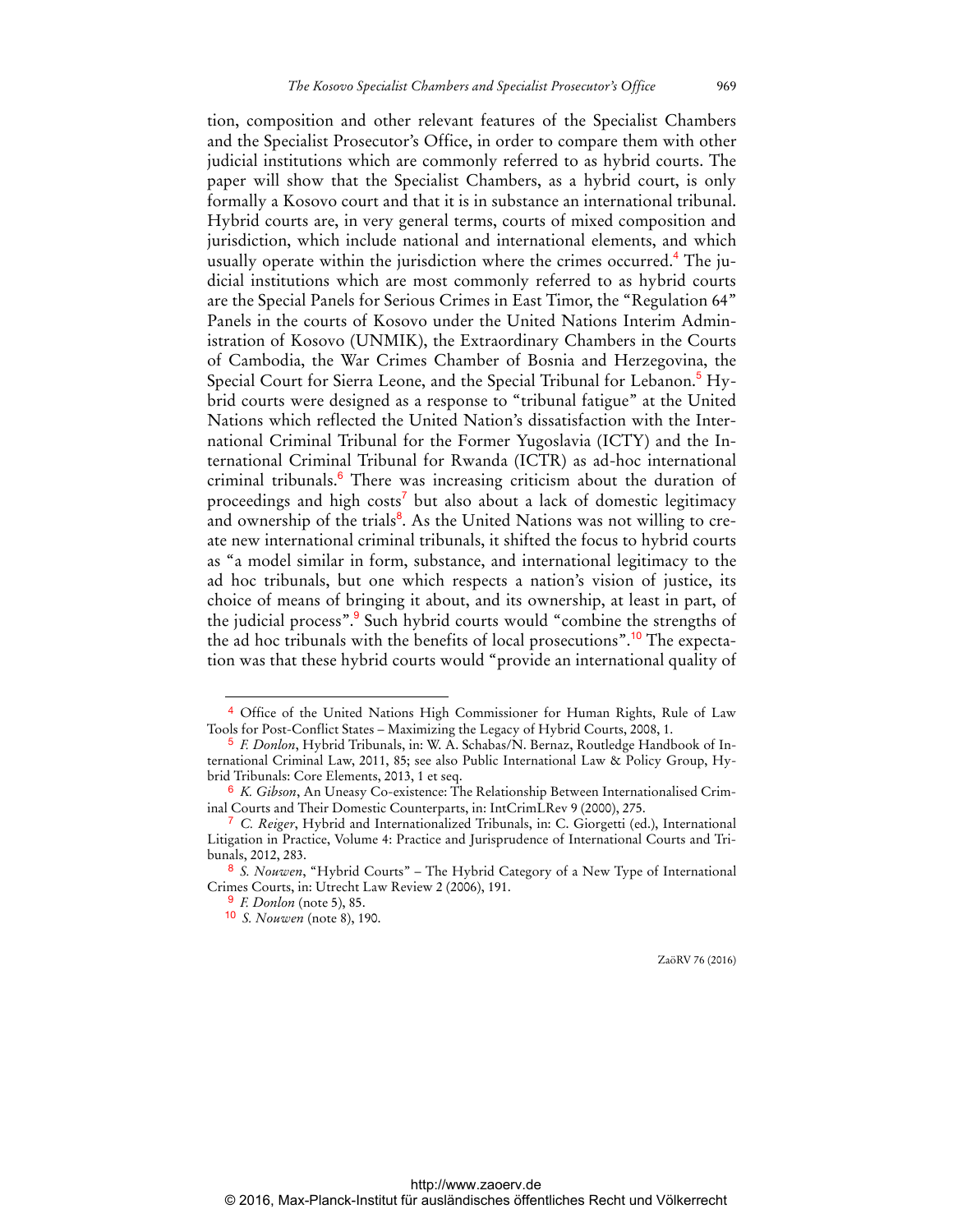justice through the involvement of international expertise and laws to fill the gaps in national systems" and that they would have "the potential of a broader legacy of rebuilding respect for the rule of law in the country concerned, both through demonstrating that justice is possible, and by contributing to building the capacity of the national system to respond to similar situations in future".<sup>11</sup>

It seemed for a while that the "popularity of hybrid criminal tribunals as an avenue for transitional criminal justice has declined dramatically" since their foundation in 2000 as six such tribunals were created in the first half of the decade and none thereafter<sup>12</sup>. This observation does not seem to reflect current developments. In 2012, the Republic of Senegal and the African Union signed an agreement to create a tribunal, i.e. the Extraordinary African Chambers, within the Senegalese judicial system to prosecute the perpetrators of international law violations in Chad between 1982 and 1990.<sup>13</sup> In September 2015, the Office of the United Nations High Commissioner for Human Rights proposed the establishment of a hybrid court to try war crimes and crimes against humanity allegedly committed by all parties to the armed conflict in Sri Lanka.<sup>14</sup> One month earlier, Kosovo changed its Constitution to establish the Specialist Chambers, which, as this paper intends to show, is a hybrid court but one which differs significantly from other hybrid courts and which may add further complexity to the already complex legal landscape of hybrid courts.

## **II. Development of the Specialist Chambers and Special Prosecutor's Office**

The origins of the Specialist Chambers and the Special Prosecutor's Office lie in a report on "Inhuman treatment of people and illicit trafficking in human organs in Kosovo" prepared by the Special Rapporteur for the Committee on Legal Affairs of the Parliamentary Assembly of the Council

ZaöRV 76 (2016)

<sup>11</sup> *C. Reiger* (note 7), 285.

<sup>12</sup> *P. McAuliffe*, Hybrid Tribunals at Ten – How International Criminal Justice's Golden Child became an Orphan, in: Journal of International Law and International Relations 7 (2011), 1.

<sup>13</sup> *R. Adjovi*, Introductory Note to the Agreement on the Establishment of the Extraordinary African Chambers within the Senegalese Judicial System between the Government of the Republic of Senegal and the African Union and the Statute of the Chambers, in: ILM 52 (2013), 1020.

<sup>14</sup> Comprehensive Report of the Office of the United Nations High Commissioner for Human Rights on Sri Lanka (A/HRC/30/61) of 28.9.2015.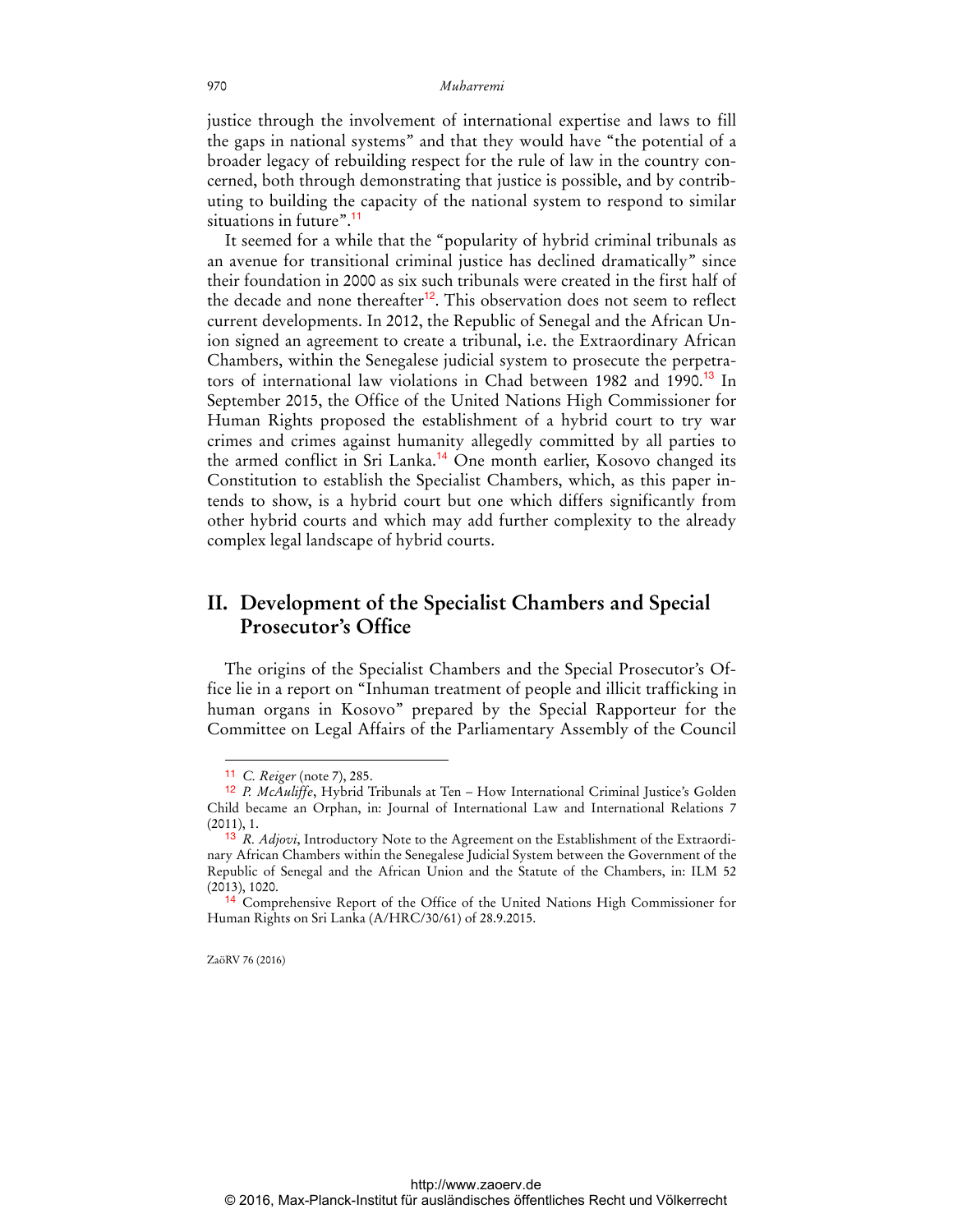of Europe, *Dick Marty*, in December 2010 (the "*Marty* Report").15 The Parliamentary Assembly of the Council of Europe approved the Report in January 2011 expressing concerns about allegations "that serious crimes had been committed during the conflict in Kosovo, including trafficking in human organs".16 Similar allegations were already made by the former Prosecutor of the International Criminal Tribunal for the former Yugoslavia (IC-TY), *Carla Del Ponte*. 17

The Parliamentary Assembly stated that the alleged crimes were committed by members of the Kosovo Liberation Army (KLA) against Serbian nationals who had remained in Kosovo at the end of the armed conflict and been taken prisoner.<sup>18</sup> According to the Parliamentary Assembly, numerous indications would confirm that Serbs and Kosovo Albanians were held prisoner in secret places of detention under KLA control in northern Albania and were subjected to inhuman and degrading treatment, before ultimately disappearing.<sup>19</sup> There would also be numerous indications that during the period immediately after the end of the armed conflict organs were removed from some prisoners at a clinic on Albanian territory and taken abroad for transplantation.<sup>20</sup>

The Parliamentary Assembly criticized that the alleged crimes had gone unpunished so far and had not been the subject of any serious investigation.<sup>21</sup> It therefore called upon the member states of the European Union and the European Union Rule of Law Mission in Kosovo (EULEX) to conduct an impartial investigation.<sup>22</sup> In reaction to the *Marty* Report, EU-

 $\overline{a}$ 

<sup>15</sup> Council of Europe Parliamentary Assembly, Committee on Legal Affairs and Human Rights, AS/Jur (2010) 46 of 12.12.2010.

<sup>&</sup>lt;sup>16</sup> Resolution 1782 (2011) of 25.1.2011 of the Parliamentary Assembly of the Council of Europe, para. 1.

<sup>17</sup> *C. Del Ponte/C. Sudetic*, Madame Prosecutor: Confrontations with Humanity's Worst Criminals and the Culture of Impunity, 2008.

<sup>18</sup> Resolution 1782 (note 16), para. 2. The armed conflict referred to is the conflict between the Kosovo Liberation Army (KLA) and the Serbian government between 1997 and 1999, which led to the massive displacement of the Kosovo civilian population and which lead to the humanitarian intervention by NATO in 1999 and the establishment of the United Nations Interim Administration Mission in Kosovo in the same year; see *J. Mertus*, Reconsidering the Legality of Humanitarian Intervention: Lessons from Kosovo, in: William & Mary Law Review 41 (2000), 1743 et seq.; *A. Hehir*, NATO's "Humanitarian Intervention" in Kosovo: Legal Precedent or Aberration?, in: Journal of Human Rights 8 (2009), 245 et seq.; *N. Rodley/B. Cali*, Kosovo Revisited: Humanitarian Intervention on the Fault Lines of International Law, in: HRLR 7 (2007), 275 et seq.

<sup>19</sup> *S. Nouwen* (note 8), para. 3.

<sup>20</sup> *S. Nouwen* (note 8), para. 4.

<sup>21</sup> *S. Nouwen* (note 8), para. 1.

<sup>22</sup> *S. Nouwen* (note 8), para. 19. EULEX was established in 2008 as the so far largest European Union mission in the area of European Security and Defense Policy with the mandate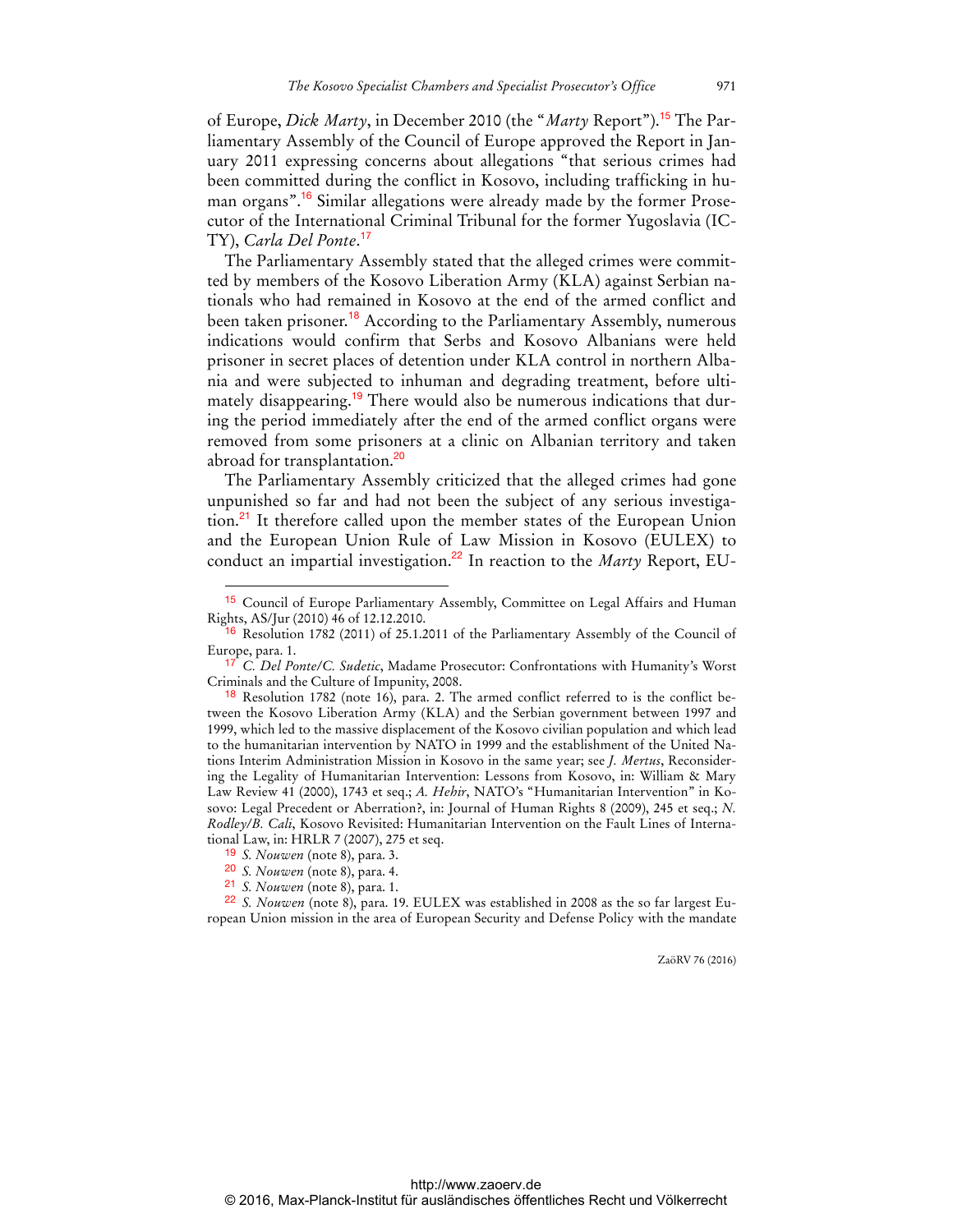LEX initiated preliminary investigations<sup>23</sup> and established a Special Investigative Task Force (SITF) to conduct the investigations<sup>24</sup>. The SITF derived its legal authority directly from the European Union Council Decision establishing the European Union Rule of Law Mission in Kosovo ("EULEX Kosovo") and not from Kosovo law. On 17.10.2011, *Clint Williamson* of the United States of America assumed the functions of the SITF lead prosecutor and announced that the investigations would include, in addition to allegations of organ trafficking, also allegations of possible abductions, detentions, mistreatment and killings as well as any other crimes related to the *Marty* Report.<sup>25</sup>

In September 2012, Kosovo became fully independent as the arrangements for its internationally supervised independence came to an end. In a letter dated 4.9.2008, the President of the Republic of Kosovo invited the High Representative of the European Union for Foreign Affairs and Security Policy (EU High Representative) to continue the presence of EULEX in Kosovo even after Kosovo had gained full independence.<sup>26</sup> The invitation also formally recognized and legitimized the existence and operations of the SITF.<sup>27</sup> The EU High Representative's positive response dated 4.9.2008 was ratified by the Assembly of Kosovo as an international agreement between the Republic of Kosovo and the European Union.<sup>28</sup> The law ratifying the exchange of letters formally endorsed the extension of the mandate of EU-LEX and preserved for the SITF a special status within Kosovo's prosecutorial system outside the authority and control of Kosovo.<sup>29</sup>

In view of the expiry of EULEX' mandate in June 2014, the President of the Republic of Kosovo sent a new invitation to the EU High Representative requesting an extension of EULEX' mandate until June 2016.<sup>30</sup> But in addition to that, the invitation also stated that if the SITF investigation cul-

24 Report (S/2011/514) of the Secretary-General to the Security Council of 12.8.2011, para. 6.

ZaöRV 76 (2016)

to exercise functions in Kosovo's legal and judicial system following Kosovo's declaration of independence in 2008.

<sup>&</sup>lt;sup>23</sup> Report (S/2011/281) of the Secretary-General to the Security Council of 3.5.2011, para. 9.

<sup>&</sup>lt;sup>25</sup> Report (S/2012/72) of the Secretary-General to the Security Council of 31.1.2012, Annex I (Report of the European Union High Representative for Foreign Affairs and Security Policy to the Secretary-General on the Activities of the European Union Rule of Law Mission in Kosovo), 15.

<sup>26</sup> Report (S/2011/514) (note 24), 12.

<sup>27</sup> Report (S/2011/514) (note 24), 4.

<sup>28</sup> Report (S/2011/514) (note 24), 12.

<sup>29</sup> Law No. 04/L-148, Art. 1, para. 2 (a).

<sup>30</sup> Letter of the President of the Republic of Kosovo dated 14.4.2014; Report (S/2014/305) of the Secretary-General to the Security Council of 29.4.2014, 3.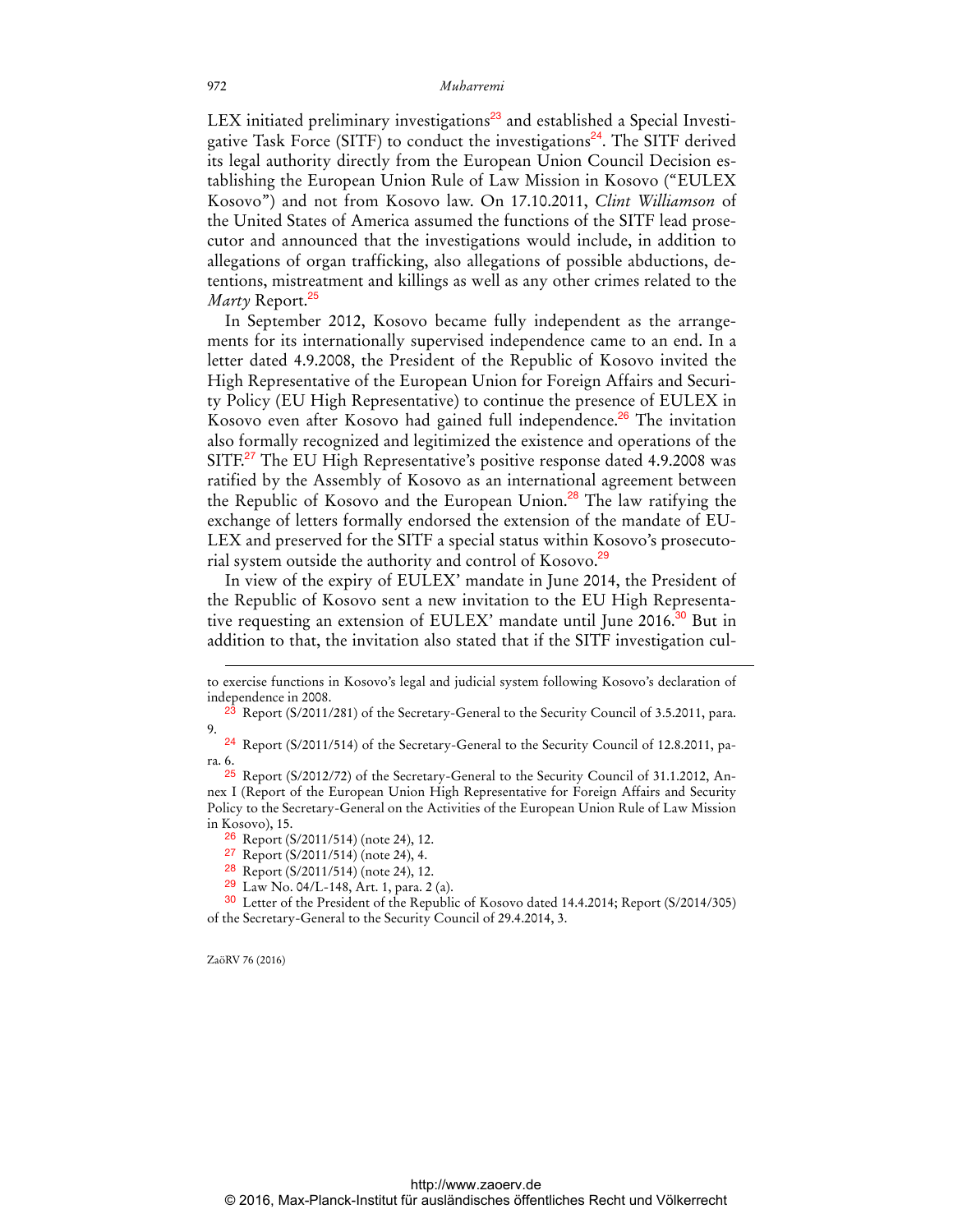minated in an indictment and trial proceedings, a specialist court within the Kosovo court system and a specialist prosecutor's office would be used for such trial and appellate proceedings.<sup>31</sup> The President's letter contained an almost detailed outline of how the specialist court and the specialist prosecutor's office would be organized. In her response dated 14.4.2014, the High Representative accepted the invitation and confirmed that

"the work of EULEX KOSOVO's Special Investigative Task Force ("SITF") and any judicial proceedings deriving from it shall continue until such time as the Council of the European Union notifies Kosovo that the investigation and these proceedings have been concluded".<sup>32</sup>

This means that the European Union controlled the duration of the proceedings and that Kosovo could not unilaterally terminate them. This exchange of letters was, like the first exchange of letters in 2012, ratified by the Kosovo Assembly as an international agreement.<sup>33</sup>

In the following, discussions began on a new law on the specialist court and the specialist prosecutor's office. The Council of the European Union explicitly mandated EULEX to "support re-located judicial proceedings within an EU member state in order to prosecute and adjudicate criminal charges arising from the investigation into the allegations" which were raised in the *Marty* Report.<sup>34</sup> The role of EULEX and of the EU was, however, more than just to support. As reported by the UN Secretary-General, the discussions on the establishment of the specialist court and the specialist prosecutor's office efforts were led directly by the EU.<sup>35</sup> Further to that, the Council of the European Union required, as a prerequisite for the signing of the Stabilization and Association Agreement with Kosovo, the "priority completion of the steps necessary for establishing a specialist court in the context of the investigation by the EULEX SITF into the war crime and organized crime allegations" contained in the *Marty* Report.<sup>36</sup>

In the meantime, in July 2014, the SITF Lead Prosecutor presented the general findings of the SITF investigation. The Lead Prosecutor concluded

<sup>&</sup>lt;sup>31</sup> Letter of the President of the Republic of Kosovo (note 30).

<sup>32</sup> Letter of High Representative of the European Union, *Catherine Ashton*, dated 14.4.2014 (document available and on file with the author).

<sup>33</sup> Law No. 04/L-274 on the Ratification of the International Agreement between the Republic of Kosovo and the European Union on the European Union Rule of Law Mission in Kosovo dated 15.5.2014.

<sup>34</sup> Report (S/2014/773) of the Secretary-General to the Security Council of 31.10.2014, 13.

<sup>35</sup> Report (S/2014/558) of the Secretary-General to the Security Council of 1.8.2014, 13.

<sup>36</sup> Report (S/2015/74) of the Secretary-General to the Security Council of 30.1.2015, 2.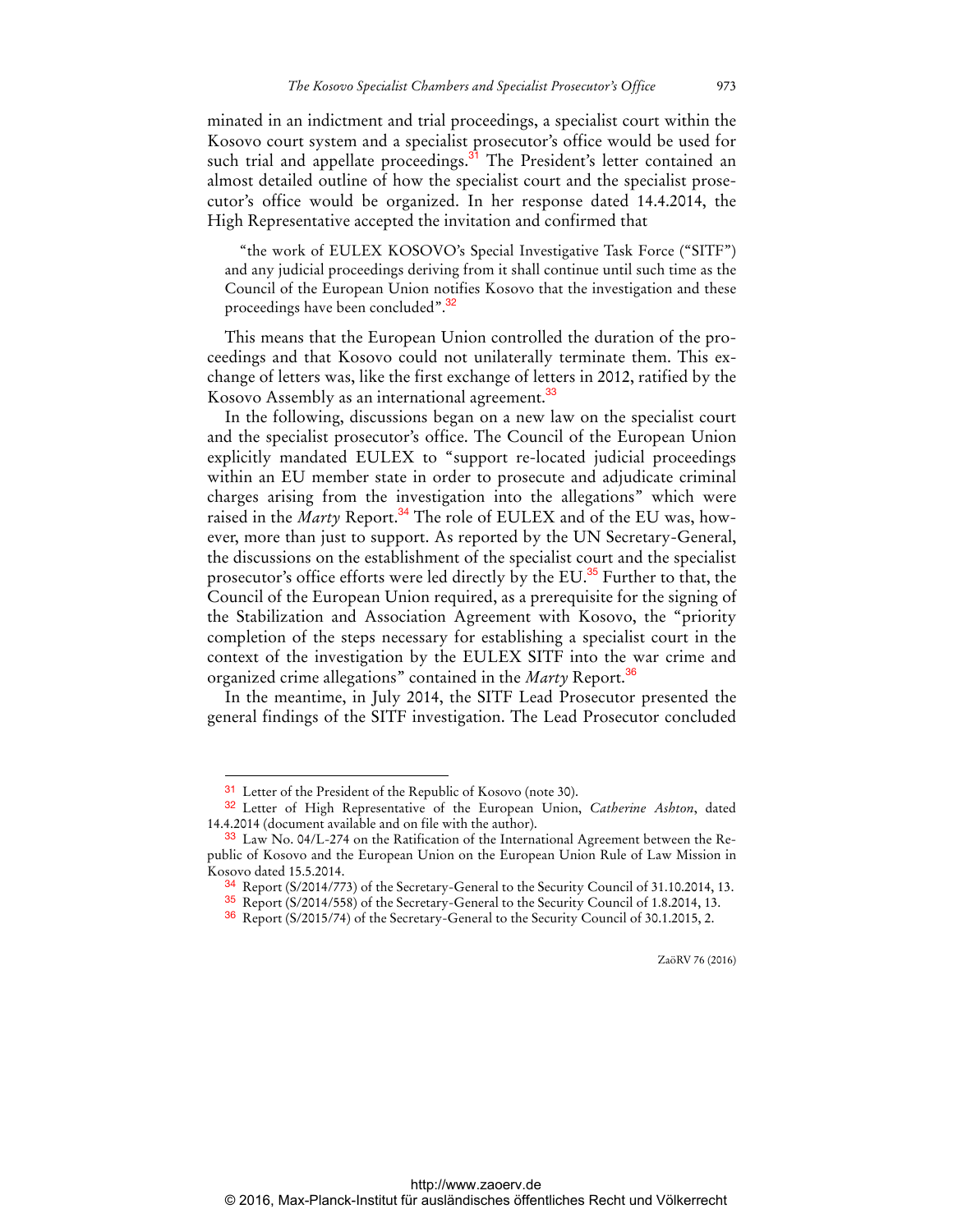that the SITF "would be in a position to file an indictment against certain senior officials of the former  $KLA^{37}$  as

"these individuals bear responsibility for a campaign of persecution that was directed at the ethnic Serb, Roma and other minority populations of Kosovo and towards fellow Kosovo Albanians who they labeled either as collaborators with the Serbs, or, more commonly, as having simply been political opponents of the KLA leadership".<sup>38</sup>

#### The SITF would have indications that

"certain KLA elements intentionally targeted the minority populations with acts of persecution that included unlawful killings, abductions, enforced disappearances, illegal detentions in camps in Kosovo and Albania, sexual violence, other forms of inhumane treatment, the forced displacement of individuals from their homes and communities, and the desecration and destruction of churches and other religious sites".<sup>39</sup>

The SITF would also have found that "certain KLA elements engaged in a sustained campaign of violence and intimidation in 1998 and 1999 directed at Kosovo Albanian political opponents, which also included acts of extrajudicial killings, illegal detentions and inhumane treatment".<sup>40</sup> These findings would justify prosecution for crimes against humanity, war crimes and certain violations of domestic Kosovo law, and that such charges could be filed against several senior officials of the former KLA.<sup>41</sup>

The allegations concerning organ harvesting and trafficking were significantly diluted. While the trafficking of human organs taken from Serb prisoners was among the key allegations in the *Marty* Report<sup>42</sup>, the SITF Lead Prosecutor admitted that the level of evidence necessary to prosecute such charges was not secured.<sup>43</sup> According to the Lead Prosecutor, there would be "compelling indications that this practice did occur on a very limited scale and that a small number of individuals were killed for the purpose of extracting and trafficking their organs".<sup>44</sup> There would be no indications "that this practice was more widespread than that and certainly no indica-

ZaöRV 76 (2016)

<sup>37</sup> Kosovo Liberation Army.

<sup>38</sup> Report (S/2014/558) (note 35), 18.

<sup>39</sup> Report (S/2014/558) (note 35), 18.

<sup>40</sup> Report (S/2014/558) (note 35), 19.

<sup>41</sup> Report (S/2014/558) (note 35), 19.

<sup>42</sup> Public International Law & Policy Group (note 5), 1.

<sup>&</sup>lt;sup>43</sup> Draft i Gjykates Speciale merr verejtje dhe mospajtime (The Draft on the Special Court Receives Comments and Disapprovals), in: "Kosovapress" dated 18.2.2015, available at: [<http://www.kosovapress.com>](http://www.kosovapress.com) (last accessed on 29.12.2015), 20.

<sup>44</sup> Draft i Gjykates Speciale merr verejtje dhe mospajtime (note 43).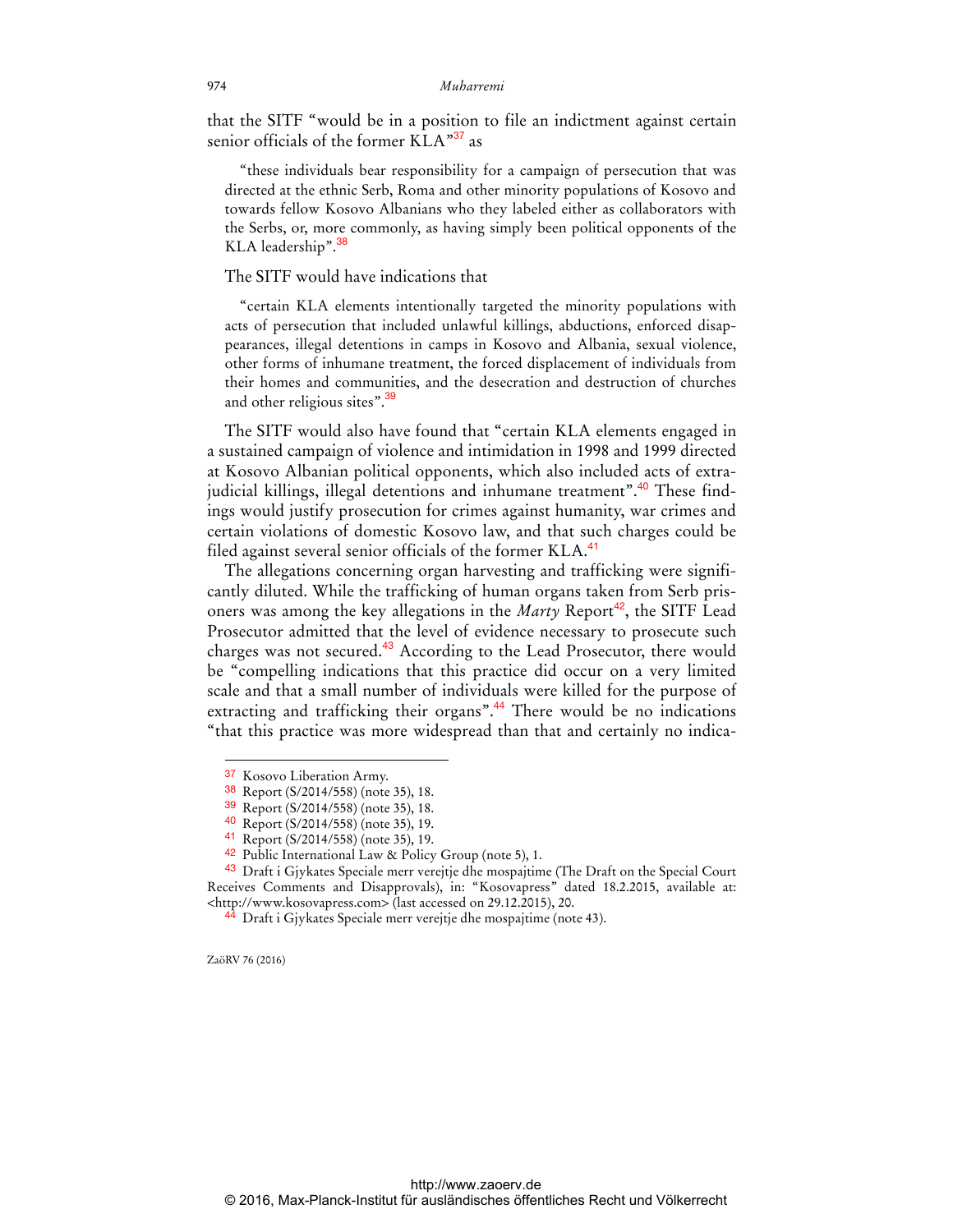tion that a significant portion of the ethnic minorities who went missing or were killed were victims of this practice".<sup>45</sup> Accordingly, statements that hundreds of people were killed for the purpose of organ trafficking would be totally unsupported.<sup>46</sup>

The Lead Prosecutor recalled that the International Tribunal for the Former Yugoslavia (ICTY) "had the jurisdiction to address crimes occurring during the period of armed conflict" until mid-June 1999 but that it had no jurisdiction to prosecute crimes in the post-war period.<sup>47</sup> Pursuant to its jurisdiction, the ICTY had "brought a number of prosecutions against senior Serbian officials for crimes against humanity and war crimes during this period for acts directed at Kosovo Albanian victims". Thus, according to the Lead Prosecutor, "crimes committed in Kosovo in the pre-war period and during the war itself have largely been dealt with by the Tribunal (IC-TY)" with the majority of them involving Serb perpetrators.<sup>48</sup> The purpose of the SITF investigation and of the Specialist Chambers was therefore "to fill the void left by the Tribunal's (ICTY) jurisdictional limitations".<sup>49</sup> The reality, so the Lead Prosecutor,

"is that the primary perpetrators during the post-war period were certain individuals affiliated with KLA, but this is not singling them out for harsher treatment than others; it is only subjecting them to the same sort of international justice processes that have already been followed in relation to Serb perpetrators".<sup>50</sup>

In other words, the SITF and the Specialist Chambers were construed as an extension of the ICTY dedicated to prosecuting and indicting former Kosovo Albanian KLA members only.

The establishment of the Specialist Chambers was resisted by the Kosovo Albanian political parties. It was already in early January 2015 when the then Minister of Justice of Kosovo publicly stated that the establishment of the Specialist Chambers was a political compromise to prevent Russia from raising the prosecution of the allegations made in the *Marty* Report in the UN Security Council.<sup>51</sup> The President of Kosovo established a technical expert group led by the Minister of Justice to discuss with the EU the draft

 $\overline{a}$ 

<sup>45</sup> Draft i Gjykates Speciale merr verejtje dhe mospajtime (note 43).

<sup>46</sup> Draft i Gjykates Speciale merr verejtje dhe mospajtime (note 43).

<sup>47</sup> Draft i Gjykates Speciale merr verejtje dhe mospajtime (note 43), 21.

<sup>48</sup> Draft i Gjykates Speciale merr verejtje dhe mospajtime (note 43), 21.

<sup>49</sup> Draft i Gjykates Speciale merr verejtje dhe mospajtime (note 43), 21.

<sup>50</sup> Draft i Gjykates Speciale merr verejtje dhe mospajtime (note 43), 21.

<sup>51</sup> *H. Kuçi*, Gjykata Speciale rezultat i politikes nderkombetare, (*H. Kuçi*, Special Court as a Result of International Politics), in: "Telegrafi", dated 21.1.2015, available at: [<http://](http://www.telegrafi.com) [www.telegrafi.com>](http://www.telegrafi.com) (last accessed on 29.12.2015).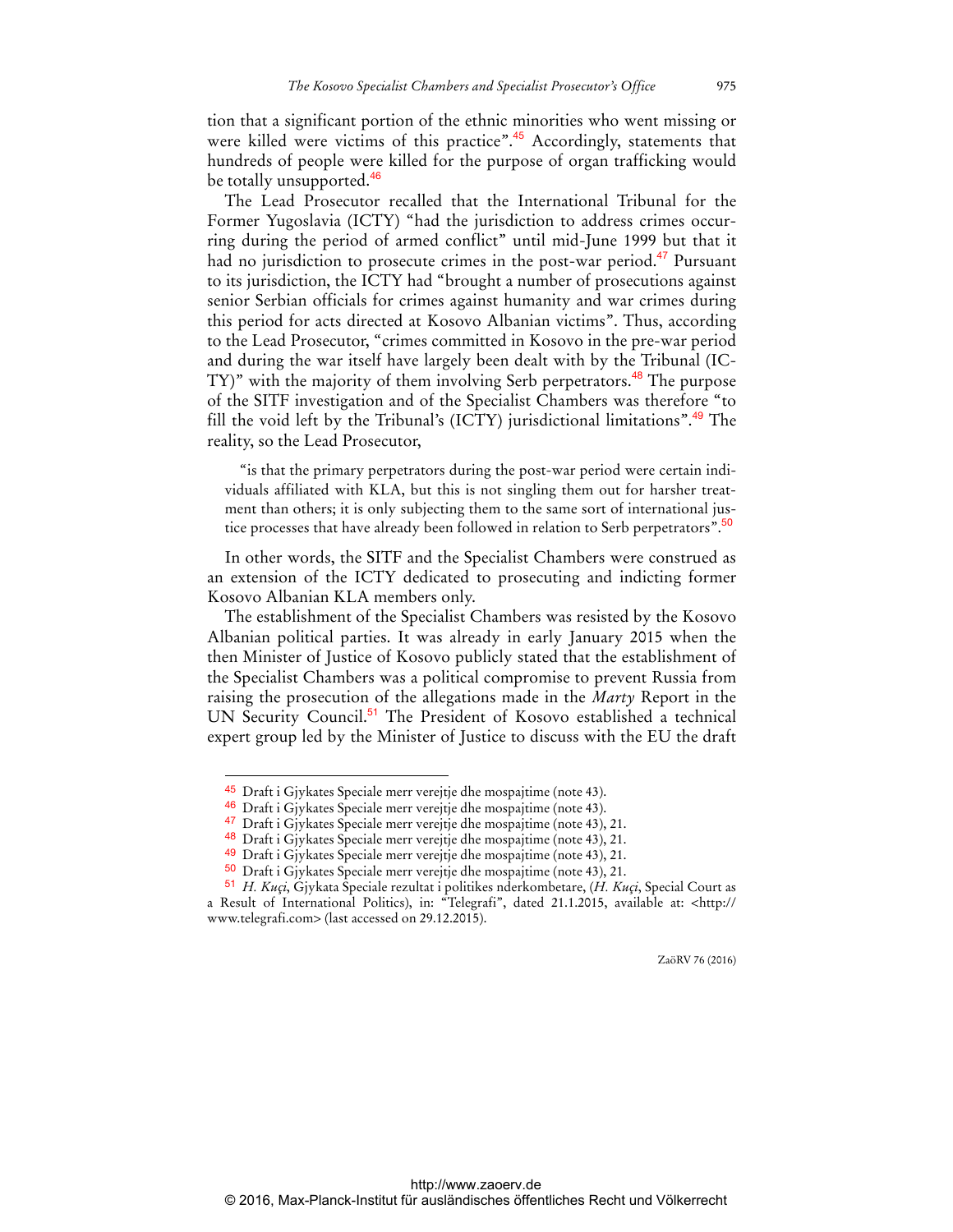legislation on the establishment of the Specialist Chambers and the Specialist Prosecutor's Office but the draft documents were held confidential and were not shared with the public.<sup>52</sup> The Minister of Justice publicly justified the confidential treatment of the draft legislation with the argument that the documents were documents of the European Commission and not of the Ministry of Justice.<sup>53</sup>

The Government adopted in March 2015 the amendments to the Constitution which were necessary to create the constitutional law basis for the Assembly to pass the law on the Specialist Chambers. In a judgment of April 2015, the Constitutional Court ruled that the amendments of the Constitution were "constitutional" as they would not "diminish" human rights and freedoms as guaranteed by the Constitution.<sup>54</sup> This paved the way for the adoption of the amendments to the Constitution and the law on the Specialist Chambers and the Specialist Prosecutor's Office by the Assembly of Kosovo.

The ensuing legislative process was fraught with political and legal difficulties. The Minister of Justice admitted publicly that the European Union had prepared the draft legislation on the Specialist Chambers and the Specialist Prosecutor's Office and had submitted it to the Kosovo government institutions which did not have any power to make changes.<sup>55</sup> The members of the Assembly of Kosovo could only vote for or against the law but not make any changes to it.<sup>56</sup> The opposition parties and a number of members of the governing coalition rejected both the amendments to the Constitution and the law not only because of the "take-it-or-leave-it" approach but also because they considered them to be a violation of the sovereignty of the Republic of Kosovo and a significant interference with Kosovo's judicial system.<sup>57</sup> As a result, in June 2015 the Assembly did not get the necessary two-thirds majority required for the adoption of the amendments of the Constitution.<sup>58</sup>

ZaöRV 76 (2016)

<sup>52</sup> Draft i Gjykates Speciale merr verejtje dhe mospajtime (note 43).

<sup>53</sup> Draft i Gjykates Speciale merr verejtje dhe mospajtime (note 43).

<sup>54</sup> Judgment of the Constitutional Court of the Republic of Kosovo in Case No. KO26/15 of 15.4.2015.

<sup>55</sup> *H. Kuçi*, Gjykata Speciale, Rekomandimet erdhen nga BE, (*H. Kuçi*, Special Court, the Recommendations Came from the EU), in: "Informatat", dated 27.4.2015, available at: [<http://www.informatat.com>](http://www.informatat.com) (last accessed on 29.12.2015).

*H. Kuçi* (note 55).

<sup>57</sup> *H. Kuçi* (note 55).

<sup>58</sup> Report (S/2015/579) of the Secretary-General to the Security Council of 30.7.2015, 2 and 16.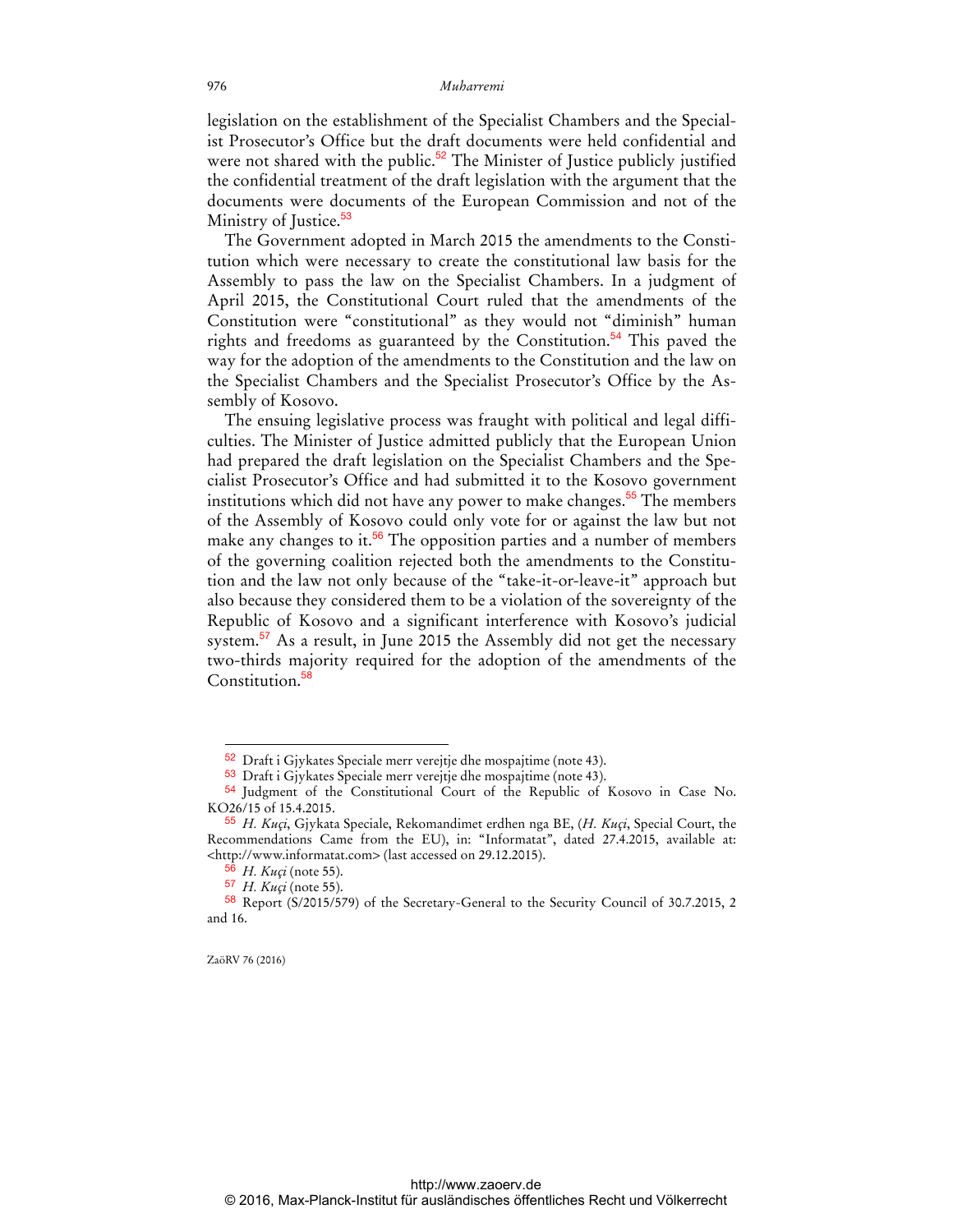As a consequence, international pressure increased from both the EU and the US.<sup>59</sup> The political signals were that failure to approve the constitutional amendments and the draft law as proposed by the EU would eventually damage Kosovo's EU integration process, and most notably delay the conclusion of a Stabilization and Association Agreement with the EU and an expected visa liberalization regime, both of them high political priorities of the Kosovo government.<sup>60</sup> As a result of this political arm twisting, the Assembly of Kosovo approved on 3.8.2015 the amendments to the Constitution and the Law on the Specialist Chamber and the Specialist Prosecutor's Office.<sup>61</sup>

## **III. Organizational Structure of the Specialist Chambers and Specialist Prosecutor's Office**

### **1. Legal Base**

 $\overline{a}$ 

The key legal documents which are related to the establishment of the Specialist Chambers and Specialist Prosecutor's Office are the Constitution of the Republic of Kosovo, the Law on the Specialist Chambers and Specialist Prosecutor's Office and the exchange of letters between the President of the Republic of Kosovo and the EU High Representative of 14.4.2014, ratified by Kosovo as an international agreement between the Republic of Kosovo and the European Union.<sup>62</sup> The Constitutional Court of Kosovo concluded that the amendments to the Constitution would derive from this international agreement between Kosovo and the EU.<sup>63</sup>

It may be questioned if the exchange of letters between the President of the Republic of Kosovo and the EU High Representative constitutes an international treaty between Kosovo and the EU. While the President of Kosovo has the power to conclude international treaties which are legally binding on Kosovo, the EU High Representative has no such power in re-

<sup>59</sup> Nderkombetaret Kosoves, Gjykata Speciale nje realitet i pashmangshem (Internationals to Kosovo, The Special Court Is an Inevitable Reality), in: Deutsche Welle, dated 21.7.2015, available at: [<http://www.dw.com>](http://www.dw.com) (last accessed on 29.12.2015).

<sup>60</sup> Kosovalive of 6.6.2015, available at: [<http://www.kosovalive360.com>](http://www.kosovalive360.com) (last accessed on 12.8.2015).

<sup>&</sup>lt;sup>61</sup> Report (S/2015/833) of the Secretary-General to the Security Council of 3.11.2015, 12.

 $62$  Law No. 04/L-274 (note 33). On a discussion of the legal basis of the Specialist Chambers see also *S. Williams* (note 2), 26 et seq.

<sup>63</sup> Judgment Constitutional Court in Case No. KO26/(note 54), 37.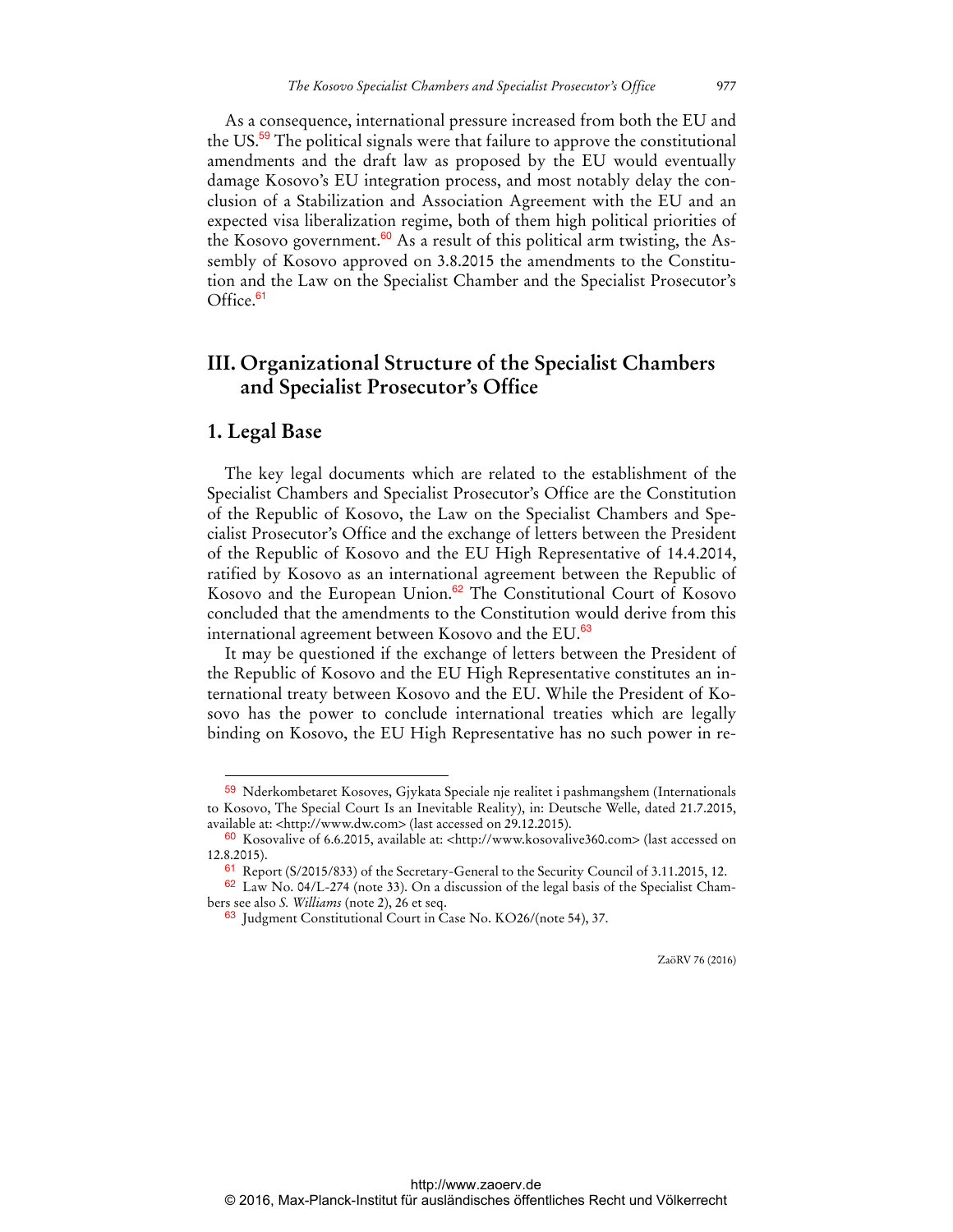spect of the EU.<sup>64</sup> It is the Council which concludes international treaties for the EU, and not the High Representative.<sup>65</sup>

To the extent that the Vienna Convention on the Law of Treaties (1969), Article 7, and the Vienna Convention on the Law of Treaties between States and International Organizations or between International Organizations (1986), Article 7, reflect customary international law, the EU High Representative would have had to produce full powers and be authorized by the Council. However, parties to a bilateral international treaty may dispense with the production of full powers. $66$  It is assumed that this is the case when the parties do not request the production of full powers and in practice, when an international treaty is concluded through exchanges of notes, they are not requested. $67$  It could therefore be argued that the requirement for the EU High Representatives to produce full powers was dispensed by Kosovo by virtue of entering into the agreement by an exchange of letters.

According to Article 8 of the Vienna Convention on the Law of Treaties (1969),

"an act relating to the conclusion of a treaty performed by a person who cannot be considered under article 7 as authorized to represent a State for that purpose is without legal effect unless afterwards confirmed by that State".

A similar rule is in Article 8 of the Vienna Convention on the Law of Treaties between States and International Organizations or between International Organizations (1986), which provides that

"an act relating to the conclusion of a treaty performed by a person who cannot be considered under article 7 as authorized to represent a State or an international organization for that purpose is without legal effect unless afterwards confirmed by that State or that organization".

The ratification of an international treaty usually implies such confirmation, as well as subsequent state conduct which implies acceptance of the treaty as legally binding.<sup>68</sup> Kosovo ratified the exchange of letters as an international agreement and published it explicitly as an international agreement between Kosovo and the EU. It may therefore be considered a subsequent confirmation of the agreement even if the EU High Representative did not have full powers to act on behalf of the EU.

ZaöRV 76 (2016)

<sup>64</sup> *M. Reichard*, The EU-NATO Relationship – A Legal and Political Perspective, 2013, 299.

<sup>65</sup> *T. Hartley*, The Foundations of European Union Law, 2010, 188.

<sup>66</sup> *A. Aust*, Modern Treaty Law and Practice, 2014, 73.

<sup>67</sup> *A. Aust* (note 66).

<sup>68</sup> *A. Aust* (note 66).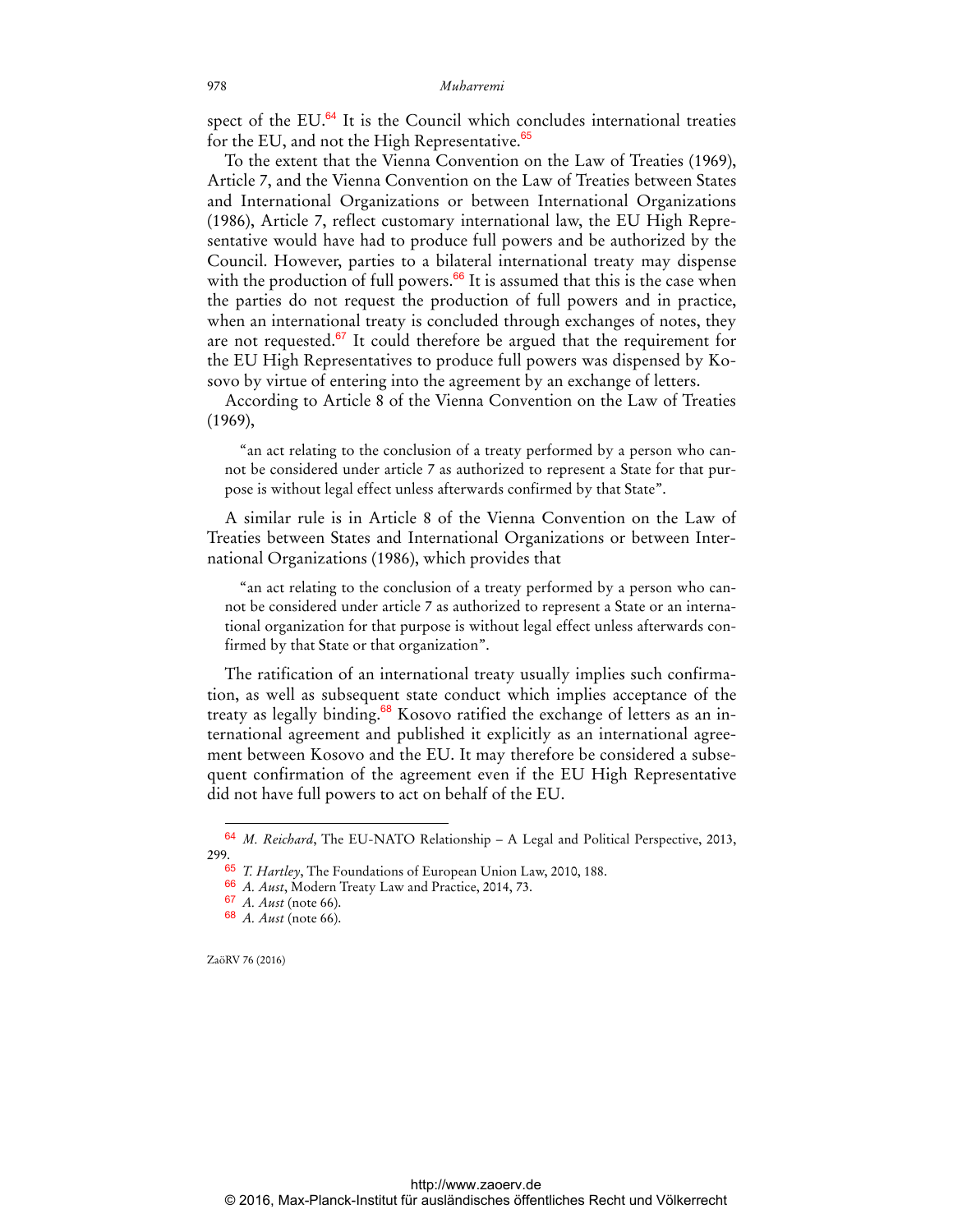As for the EU, the point could be made that the EU High Representative has acted *ultra vires* and without authorization by the Council. The exchange of letters was also not subsequently "confirmed" by the Council nor was the exchange of letters published in the EU as an international treaty with Kosovo. However, Article 46.2 of the Vienna Convention on the Law of Treaties between States and International Organizations or between International Organizations (1986) provides that

"an international organization may not invoke the fact that its consent to be bound by a treaty has been expressed in violation of the rules of the organization regarding competence to conclude treaties as invalidating its consent unless that violation was manifest and concerned a rule of fundamental importance".

Although the EU is not a signatory of this Convention, the European Court of Justice has ruled that the provisions of this Convention, which reflect customary international law, are also binding on the EU.<sup>69</sup> It is a matter of interpretation if the violation of the EU's internal rules would be manifest and concern a rule of fundamental importance, as set out in Article 46.3 of the Vienna Convention on the Law of Treaties between States and International Organizations or between International Organizations (1986). In relation to Kosovo, the EU High Representative has signed two letters which constituted twice an exchange of letters between Kosovo and the EU and which were ratified by Kosovo as an international treaty. The EU has never objected to this and it was not raised as an issue during the conclusion of the Stabilization and Association Agreement entered into between Kosovo and the EU. It could therefore be argued that the EU would be, taking into account the principle of good faith, estopped from invoking an eventual *ultra vires* conduct of the EU High Representative.

The question could also be raised if the political pressure which the EU has exerted on Kosovo's authorities to adopt the Constitutional amendments and the law on the establishment of the Specialist Chambers and the Specialist Prosecutor's Office would allow Kosovo to void the exchange of letters pursuant to Articles 51 and 52 of the Vienna Convention on the Law of Treaties between States and International Organizations or between International Organizations (1986) for coercion of a state representative or coercion of a state by the threat or use of force. According to *Aust*, threats must affect the representative as an individual, and not as the representative of the state.<sup>70</sup> Further to that, a threat or use of force does not include eco-

 $\overline{a}$ 

<sup>69</sup> Judgment of the Court of 16.6.1998, *A. Racke GmbH & Co. v. Hauptzollamt Mainz*, para. 24; see also *A. Aust* (note 66), 274.

<sup>70</sup> *A. Aust* (note 66), 277.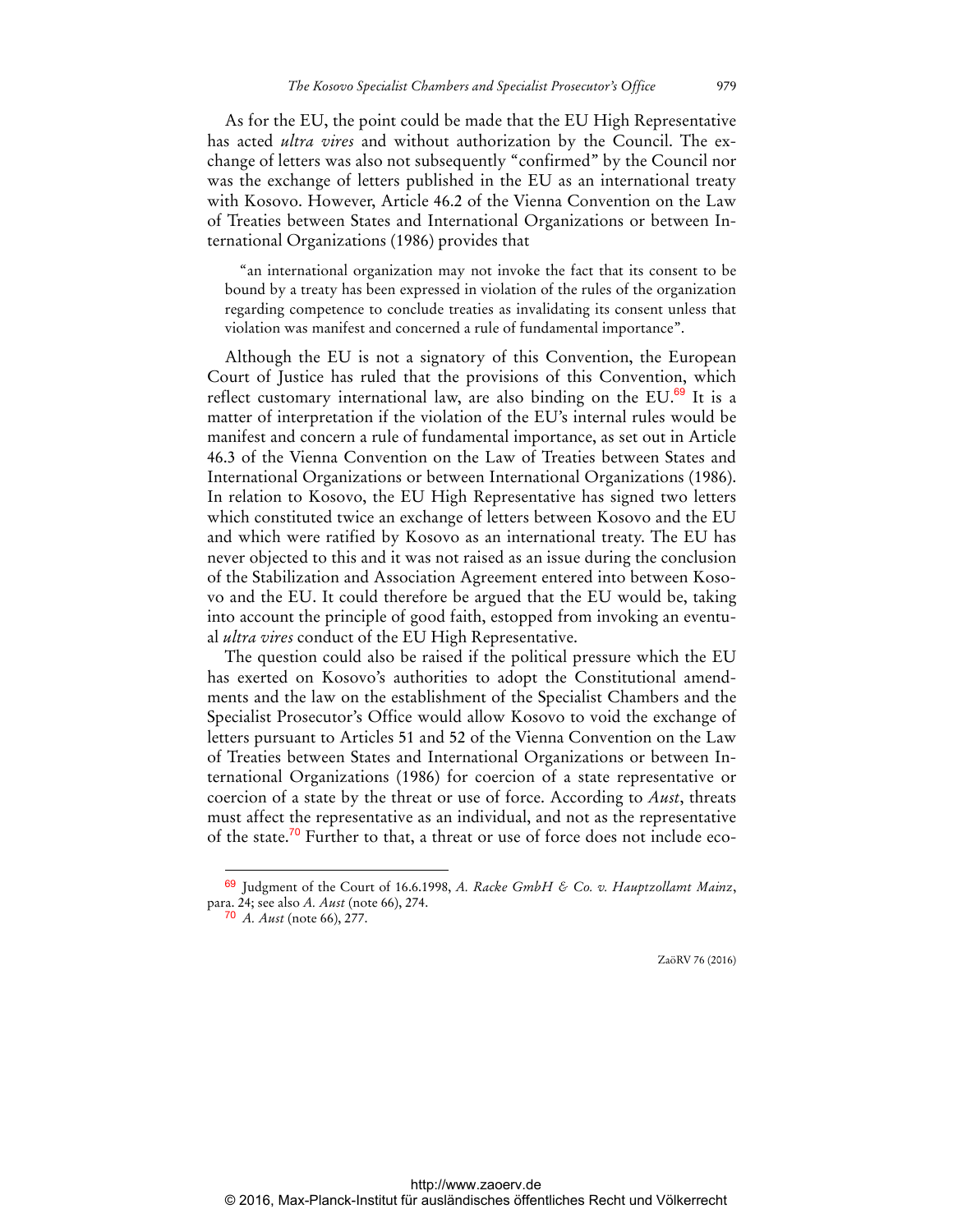nomic or political pressure.<sup>71</sup> In the absence of evidence that individual members of government or assembly were threatened in their personal capacity, it would therefore be very difficult to establish a legal base for voiding the exchange of letters on these grounds. In view of this, it could be concluded that there is an international treaty between Kosovo and the EU under which Kosovo has the obligation to establish the Specialist Chambers and the Specialist Prosecutor's Office.

However, the next question is if the exchange of letters as an international treaty is constitutive for the establishment of the Specialist Chambers and the Specialist Prosecutor's Office. In this respect, the Constitutional Court of Kosovo determined that the Specialist Chambers would be established "within the unique and independent judicial power that is exercised by courts based on the Constitution" and that the structure, scope of jurisdiction and functioning of the Specialist Chambers would be regulated by further laws in compliance with the Constitution.<sup>72</sup> For the Constitutional Court, the legal base for the functioning of the Specialist Chambers is therefore the Constitution of the Republic of Kosovo and subsequent legislation and not directly the exchange of letters. Although the exchange of letters contains most of the key features of the Specialist Chambers and the Specialist Prosecutor's Office it may not be considered to be self-executive. The President's letter explicitly states that

"all legal measures undertaken by Kosovo to establish a specialist court within the Kosovo court system and a specialist prosecutor's office in connection with SITF, as outlined above, including any constitutional amendments as needed, will be adopted in accordance with Kosovo law and subject to Constitutional Court review".<sup>73</sup>

The exchange of letters only creates an international obligation for Kosovo to establish the Specialist Chambers and the Specialist Prosecutor's Office but the amendment to the Constitution and the adoption of the Law on the Specialist Chambers and the Specialist Prosecutor's Office is constitutive for their establishment. There was no objection to this in the EU High Representative's response.

ZaöRV 76 (2016)

<sup>71</sup> *A. Aust* (note 66), 277.

<sup>72</sup> Judgment Constitutional Court in Case No. KO26/(note 54), para. 60.

<sup>73</sup> Law No. 04/L-274 (note 33).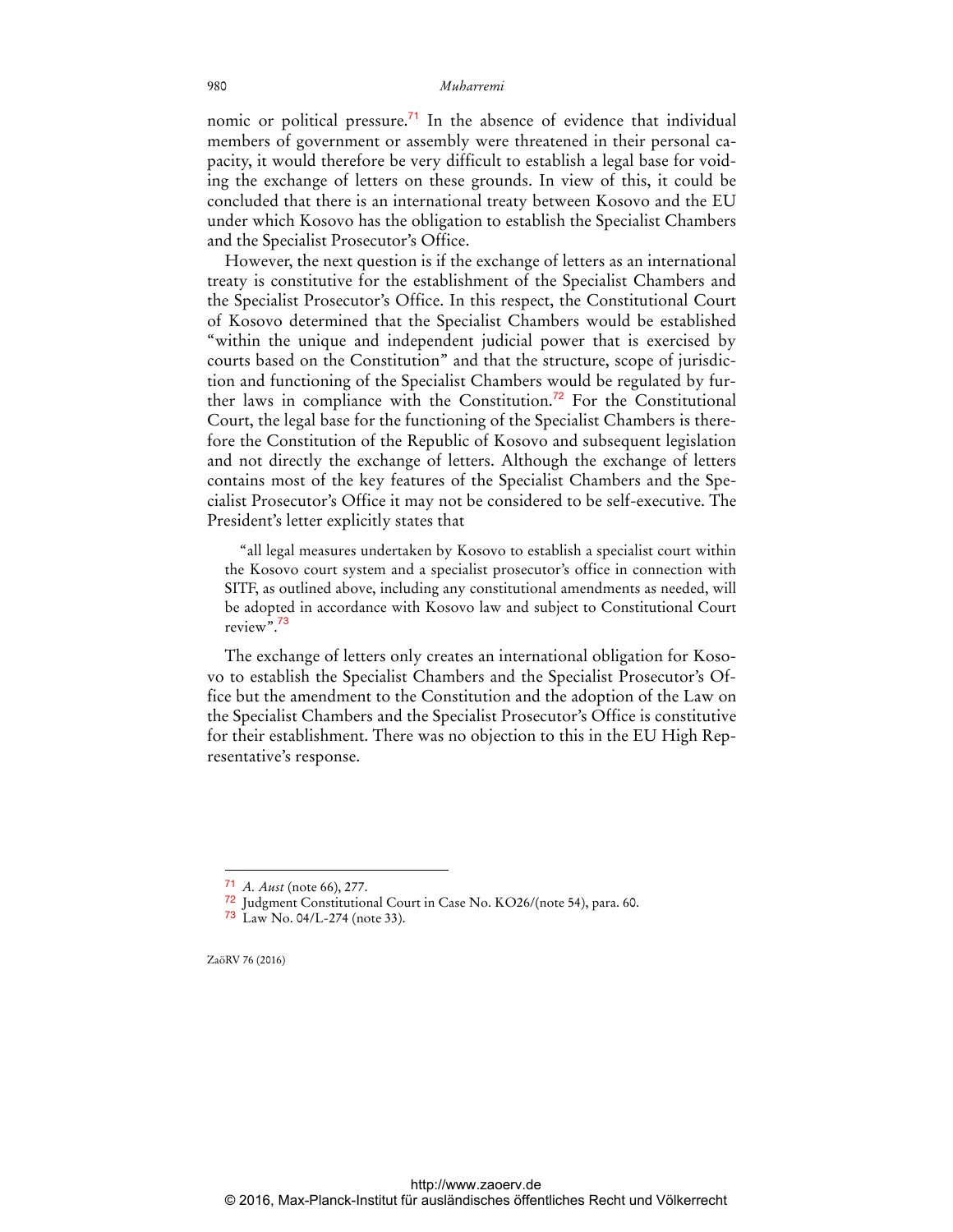#### **2. Composition**

The Specialist Chambers consist of the judicial Chambers and the Registry as two separate organs, while the Specialist Prosecutor's Office is independent of the Specialist Chambers.<sup>74</sup>

#### **a) Specialist Chambers**

The Specialist Chambers are attached to every level of the court system in Kosovo, which includes the Basic Court, the Court of Appeals, the Supreme Court and the Constitutional Court.<sup>75</sup> There is therefore a Basic Court Chamber, a Court of Appeals Chamber, a Supreme Court Chamber and a Constitutional Court Chamber.<sup>76</sup> The Chamber at the Basic Court is composed of three judges and one reserve judge, while the Chambers at the Court of Appeals, the Supreme Court and the Constitutional Court have each three judges.<sup>77</sup> As set out in the exchange of letters between the President of Kosovo and the EU High Representative dated 14.4.2014, the Specialist Chambers and the Specialist Prosecutor's Office will be staffed with and operated by EULEX international staff only.<sup>78</sup> This means that no Kosovo judges will serve on the Specialist Chambers and that judges will be exclusively international judges.

Judges who are to serve in the Specialist Chambers will be included in a "Roster of International Judges" and will only be present at the seat of the Specialist Chambers as necessary and when requested by the President of the Specialist Chambers.<sup>79</sup> An independent "Selection Panel", composed of three international members, is responsible for the assessment of judicial candidates and their selection for the Roster of International Judges.<sup>80</sup> However, the law is silent as to which authority appoints the members of the Selection Panel. Following an assessment of candidates, the Selection Panel submits a list with the names of the candidates it recommends for the position of a judge to the Head of EULEX, which is the "Appointing Authority" for the judges of the Specialist Chambers and their inclusion in the

 $\overline{a}$ 

- 76 Law No. 05/L-053 (note 3), Art. 24.1 (a).
- 77 Law No. 05/L-053 (note 3), Art. 25.1.
- 78 Law No. 04/L-274 (note 33); see also *S. Williams* (note 2), 35.
- 79 Law No. 05/L-053 (note 3), Arts. 26.1 and 26.2.
- 80 Law No. 05/L-053 (note 3), Arts. 28.1 and 28.2.

<sup>74</sup> Law No. 05/L-053 (note 3), Art. 24.

<sup>75</sup> Law No. 05/L-053 (note 3), Art. 3.1.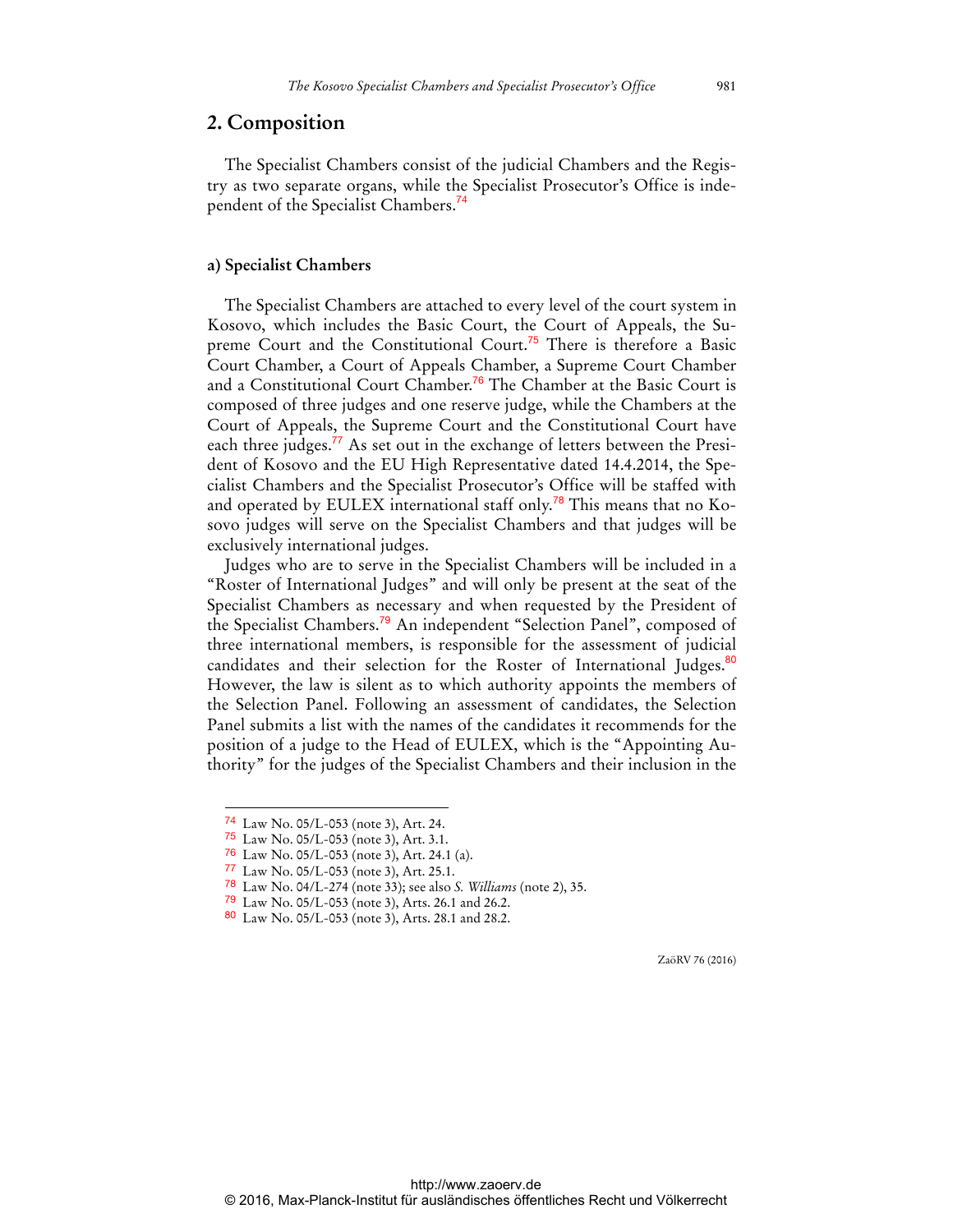Roster of International Judges.<sup>81</sup> The Head of EULEX also appoints a President and a Vice-President of the Specialist Chambers from among the judges.<sup>82</sup> The President of the Specialist Chambers is primarily responsible for the judicial administration of the Specialist Chambers and for the appointment of judges to Specialist Chamber panels.<sup>83</sup>

#### **b) Specialist Prosecutor's Office**

The Specialist Prosecutor's Office is independent from the Specialist Chambers and other prosecution authorities in Kosovo.<sup>84</sup> It is responsible for the investigation and prosecution of persons responsible for crimes falling under the jurisdiction of the Specialist Chambers.<sup>85</sup> The Specialist Prosecutor's Office takes over the mandate and personnel of the SITF and the Lead Prosecutor of the SITF is appointed by the Head of EULEX as the Specialist Prosecutor.<sup>86</sup> The SITF is thus transferred from a function within the Special Prosecutor's Office of the Republic of Kosovo to the Specialist Prosecutor's Office.<sup>87</sup> All other prosecutors and officers of the Specialist Prosecutor's Office are appointed by the Head of EULEX upon the recommendation of the Specialist Prosecutor.<sup>88</sup> The Specialist Prosecutor's Office has its own police which has authority and responsibility equivalent to that of the Kosovo Police under Kosovo law.<sup>89</sup>

#### **c) Registry**

 $\overline{a}$ 

The Registry is responsible for the administration and servicing of the Specialist Chambers and all other necessary and affiliated functions.<sup>90</sup> The Registrar is appointed by the Head of EULEX and is responsible for the administration of the Specialist Chambers and the issuance of rules and instructions for that purpose.<sup>91</sup> The Registry includes a Victim's Participation

- 85 Law No. 05/L-053 (note 3), Art. 35.1.
- 86 Law No. 05/L-053 (note 3), Arts. 24.2 and 35.6.
- 87 Law No. 05/L-053 (note 3), Art. 35.10.
- 88 Law No. 05/L-053 (note 3), Art. 35.9.
- 89 Law No. 05/L-053 (note 3), Art. 35.3

<sup>81</sup> Law No. 05/L-053 (note 3), Arts. 28.3 and 28.4.

<sup>82</sup> Law No. 05/L-053 (note 3), Arts. 32.1 and 32.4.

<sup>83</sup> Law No. 05/L-053 (note 3), Arts. 32.3 and 33.

<sup>84</sup> Law No. 05/L-053 (note 3), Art. 35.5.

<sup>90</sup> Law No. 05/L-053 (note 3), Art. 34.1.

<sup>91</sup> Law No. 05/L-053 (note 3), Art. 34.3.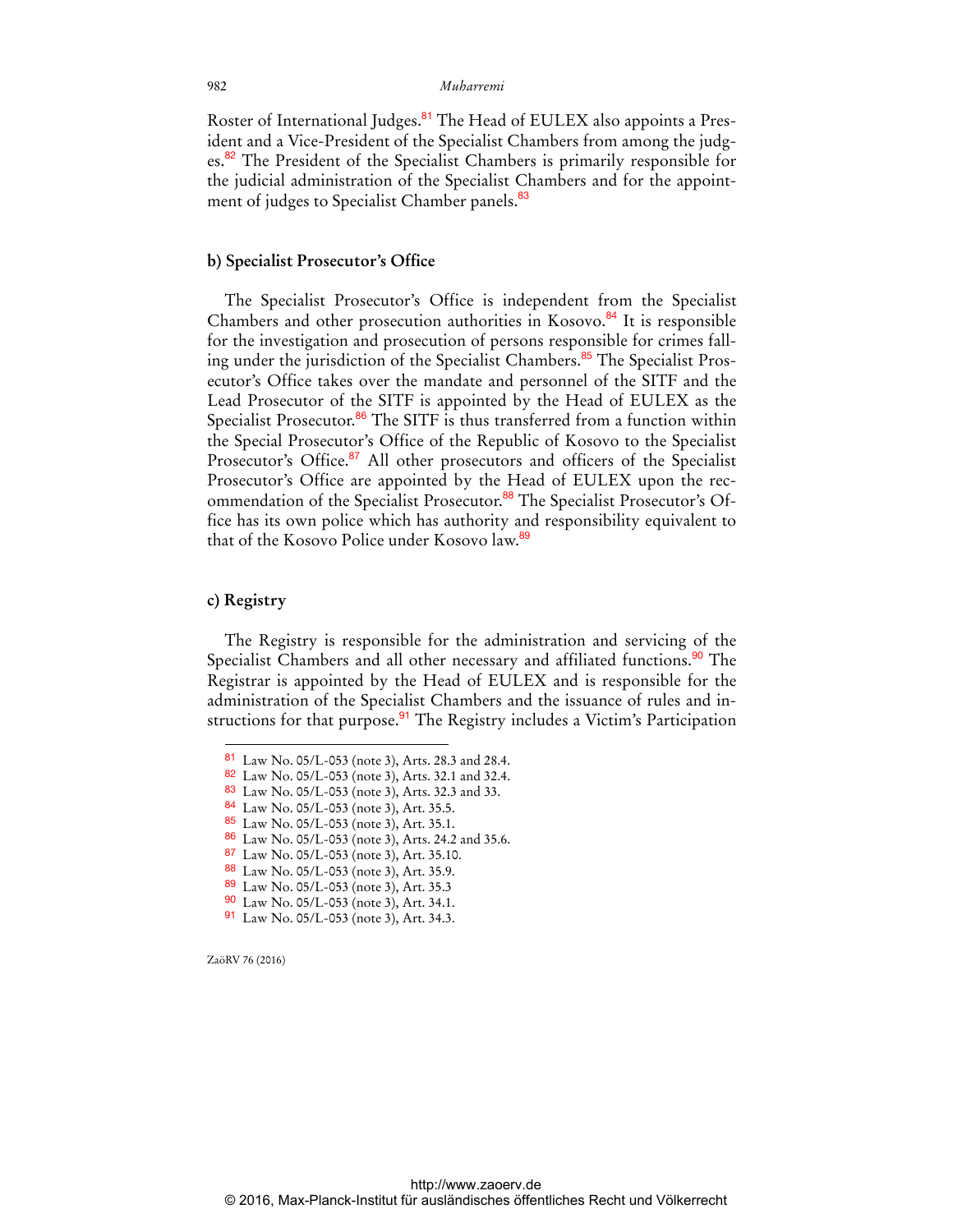Office, a Defense Office, a Witness Protection and Support Office, an Ombudsperson Office, with the Ombudsperson being appointed by the Head of EULEX.<sup>92</sup> The Registry is also responsible for the management of the detention function and facilities of the Specialist Chambers.<sup>93</sup> The Registry has its own court officers who are vested with powers equal to those of the Kosovo Police and correction officers who have the powers given to Kosovo Correctional Officers under Kosovo law.<sup>94</sup>

### **3. Applicable Law**

The Law on the Specialist Chambers and the Specialist Prosecutor's Office explicitly determines the sources of law and the hierarchy of norms to be applied by the Specialist Chambers. The Specialist Chambers adjudicates and functions first of all in accordance with (i) the Constitution of the Republic of Kosovo, (ii) then, second in rank, with customary international law and international human rights instruments "which set criminal justice standards, including the European Convention on Human Rights and Fundamental Freedoms and the International Covenant on Civil and Political Rights", (iii) then with the Law on the Specialist Chambers and the Specialist Prosecutor's Office, and (iv) lastly, with any other provisions of Kosovo law expressly incorporated and applied by the Law on the Specialist Chambers and the Specialist Prosecutor's Office.<sup>95</sup>

The reference to international customary law is very broad and covers all criminal offences under international customary law as may be related to crimes referred to in the *Marty* Report and as applicable at the time the crimes were committed.<sup>96</sup> The explicit mentioning of crimes against humanity and war crimes under customary international law in the  $\text{law}^{\mathcal{F}}$  is only a non-exhaustive list of crimes under customary international law and serves only definitional purposes. For the purpose of determining the customary international law at the time the crimes were committed, the Specialist Chambers may refer to sources of international law, including subsidiary sources such as the jurisprudence from the international ad hoc tribunals, the International Criminal Court and other criminal courts.<sup>98</sup>

 $\overline{a}$ 

<sup>92</sup> Law No. 05/L-053 (note 3), Arts. 34.6 to 34.9.

<sup>93</sup> Law No. 05/L-053 (note 3), Art. 34.12.

<sup>94</sup> Law No. 05/L-053 (note 3), Arts. 34.10 and 34.12.

<sup>95</sup> Law No. 05/L-053 (note 3), Art. 3.2.

<sup>96</sup> Law No. 05/L-053 (note 3), Art. 12.

<sup>97</sup> Law No. 05/L-053 (note 3), Arts. 13 and 14.

<sup>98</sup> Law No. 05/L-053 (note 3), Art. 3.3.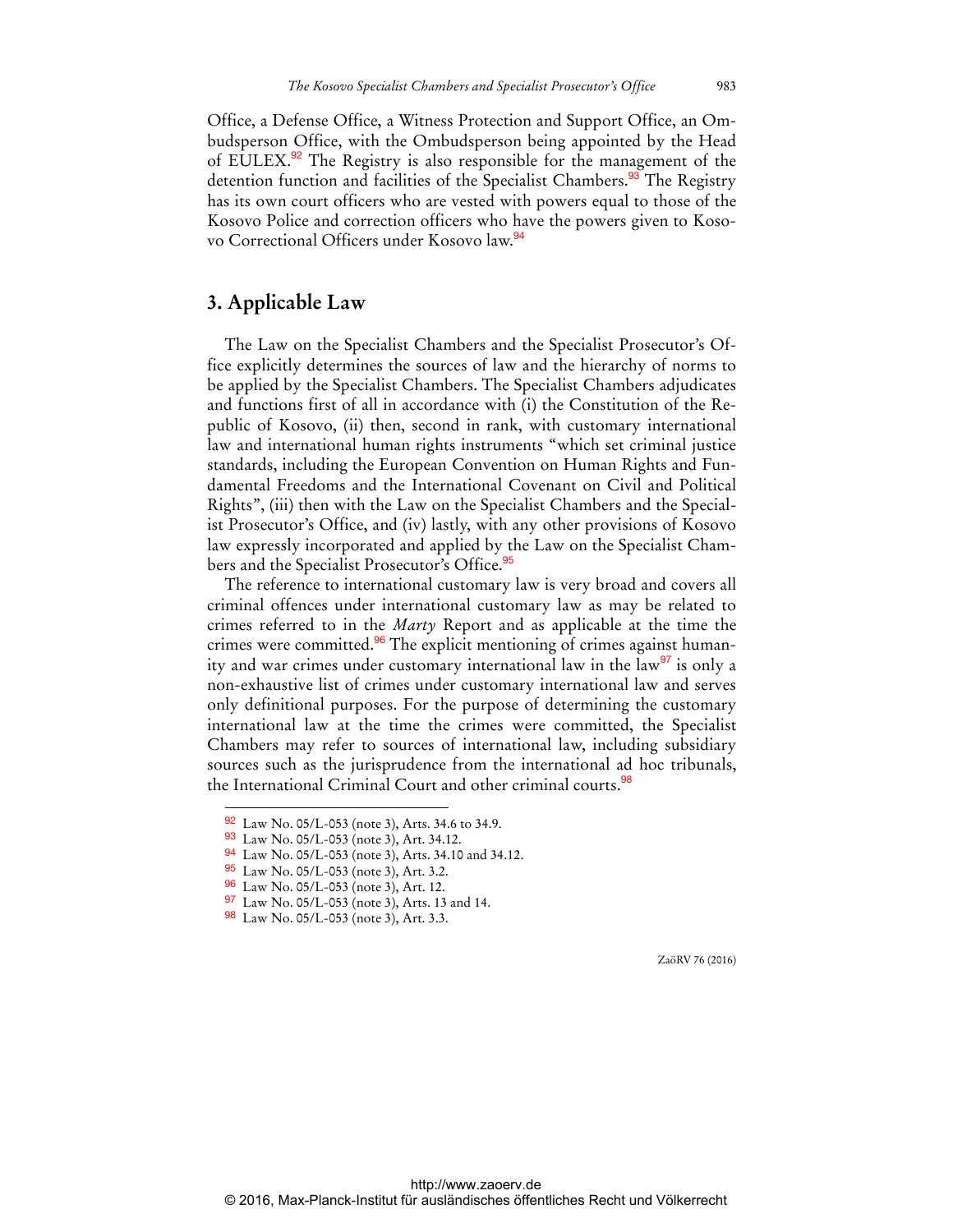The application of any Kosovo law, other than Law on the Specialist Chambers and the Specialist Prosecutor's Office, is ruled out unless it is explicitly incorporated in the Law on the Specialist Chambers and the Specialist Prosecutor's Office.<sup>99</sup> In any event, the Law on the Specialist Chambers and the Specialist Prosecutor's Office prevails over any other Kosovo law. Thus, the Law on the Specialist Chambers and the Specialist Prosecutor's Office may be considered a self-contained legal regime which is independent of Kosovo law other than the Constitution of Kosovo.

The substantive Kosovo criminal law which is applicable pursuant to the Law on the Specialist Chambers and the Specialist Prosecutor's Office is (i) the Criminal Code of the Socialist Federal Republic of Yugoslavia of 1976, (ii) the Criminal Law of the Socialist Autonomous Province of Kosovo of 1977 and (iii) any more lenient substantive criminal law in force between "1989 and July 1999/27 October 2000".<sup>100</sup> The Kosovo Criminal Code of 2012 is only applicable to a certain extent for criminal offenses applicable to official proceedings and officials of the Specialist Chambers and the Specialist Prosecutor's Office.<sup>101</sup>

## **4. Jurisdiction**

The Specialist Chambers have subject-matter jurisdiction over crimes against humanity and war crimes under international law and crimes under Kosovo law to the extent that they relate to the *Marty* Report and its allegations of "grave trans-boundary and international crimes committed during and in the aftermath of the conflict in Kosovo" and "which have been the subject of criminal investigation by the SITF".<sup>102</sup> The Specialist Chambers also have jurisdiction over certain offences under the Kosovo Criminal Code related to its official proceedings and officials.<sup>103</sup>

ZaöRV 76 (2016)

<sup>99</sup> Law No. 05/L-053 (note 3), Art. 3.4.

<sup>100</sup> Law No. 05/L-053 (note 3), Art. 15.1.

<sup>101</sup> Law No. 05/L-053 (note 3), Art. 15.2.

<sup>102</sup> Law No. 05/L-053 (note 3), Arts. 1.2, 6.1, 13, 14 and 15.

<sup>103</sup> Law No. 05/L-053 (note 3), Art. 6.2. These Criminal Offenses applicable to Specialist Chamber Procedures and Officials Under Kosovo Criminal Code 2012 (Law No. 04/L-082) include the following: Failure to Report Preparation of Criminal Offenses (Art. 385); Failure to Report Criminal Offenses or Perpetrators (Art. 386); Providing Assistance to Perpetrators After the Commission of Criminal Offenses (Art. 388); False Report or Charge (Art. 390); False Statement Under Oath (Art. 391); False Statements (Art. 392); False Statements of Cooperative Witnesses (Art. 393); Obstruction of Evidence or Official Proceedings (Art. 394); Intimidation During Criminal Proceedings (Art. 395); Retaliation (Art. 396); Tampering With Evidence (Art. 397); Falsifying Documents (Art. 398); Special Cases of Falsifying Documents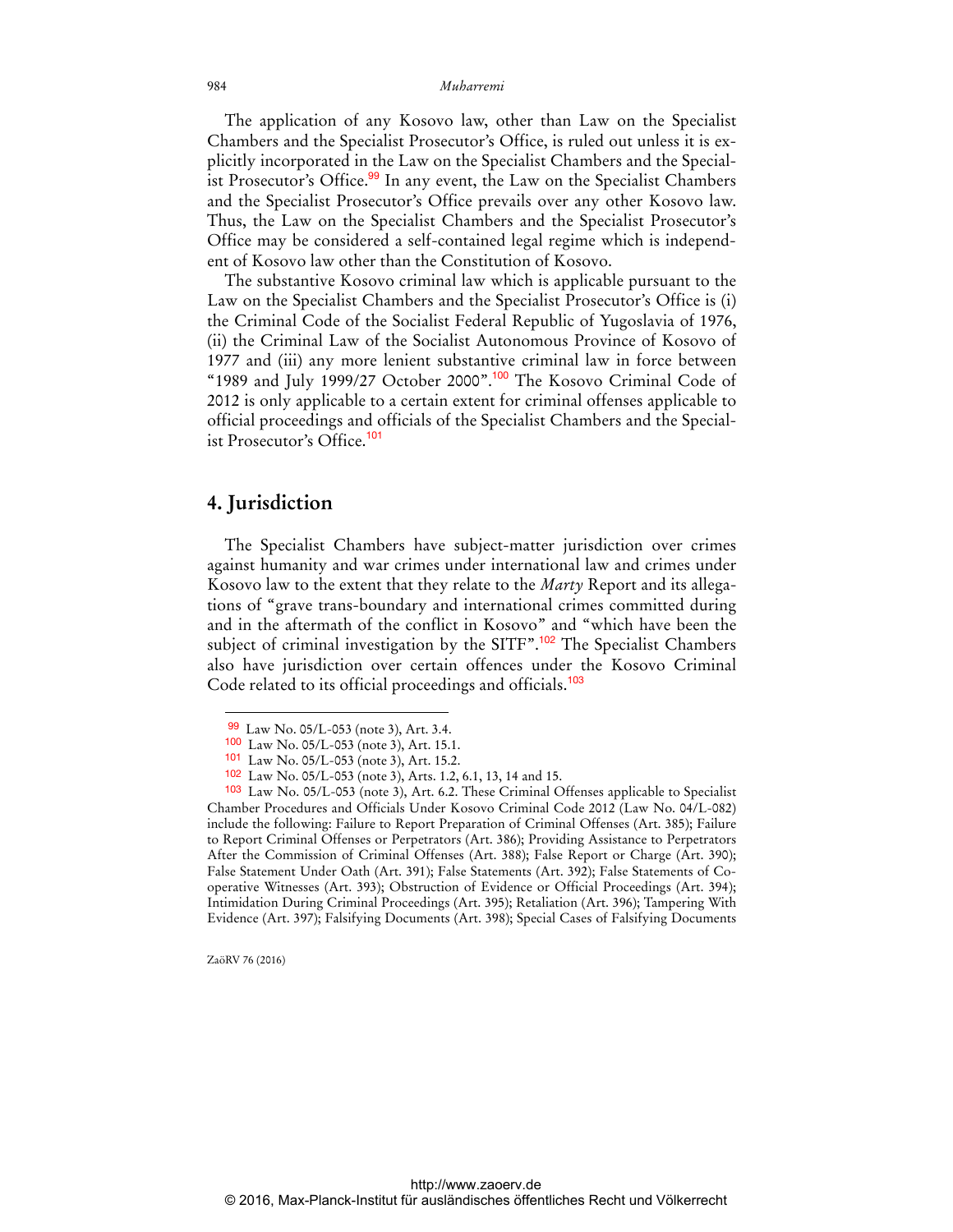Temporal jurisdiction of the Specialist Chambers covers crimes within its subject matter jurisdiction which occurred between 1.1.1998 and 31.12.2000.<sup>104</sup> In terms of territorial jurisdiction, the Specialist Chambers has jurisdiction over crimes within its subject-matter jurisdiction which were either commenced or committed in Kosovo.<sup>105</sup> The personal jurisdiction of the Specialist Chambers covers natural persons of "Kosovo/FRY" citizenship and any other persons who committed crimes against persons of "Kosovo/FRY" citizenship within the subject-matter jurisdiction of the Specialist Chambers.<sup>106</sup>

As regards concurrent jurisdiction with other Kosovo courts, the Specialist Chambers have, within their jurisdiction, primacy over all other courts in Kosovo.<sup>107</sup> The Specialist Chambers and the Specialist Prosecutor have the authority to order the transfer of proceedings within its jurisdiction from any other prosecutor or any other court in the territory of Kosovo to the Specialist Chambers and the Specialist Prosecutor.<sup>108</sup> On the other hand, all Kosovo courts and prosecutors are required to notify the Specialist Chambers and the Specialist Prosecutor's Office if they are aware of a case or criminal proceedings which are within the jurisdiction of the Specialist Chambers.<sup>109</sup>

## **5. Other Characteristic Features**

There are a number of other features which may be relevant for assessing the legal nature of the Specialist Chambers and the Specialist Prosecutor's Office.

 $\overline{a}$ 

<sup>(</sup>Art. 399); Violating Secrecy of Proceedings (Art. 400); Contempt of Court (Art. 401); Failure to Execute Court Decisions (Art. 402); Legalization of False Content (Art. 403); Uprising of the Persons Deprived of Liberty (Art. 404); Escape of Persons Deprived of Liberty (Art. 405); Facilitating the Escape of Persons Deprived of Liberty (Art. 406); Unlawful Release of Persons Deprived of Liberty (Art. 407); Obstructing Official Persons in Performing Official Duties (Art. 409); Attacking Official Persons Performing Official Duties (Art. 410); Call to Resistance (Art. 411); Taking or Destroying Official Stamps or Official Documents (Art. 415); Impersonating an Official (Art. 417); Unlawful Provision of Legal Assistance (Art. 419); Damaging Graves or Corpses (Art. 421); Misusing Official Information (Art. 423); Conflict of Interest (Art. 424).

<sup>104</sup> Law No. 05/L-053 (note 3), Art. 7.

<sup>105</sup> Law No. 05/L-053 (note 3), Art. 8.

<sup>106</sup> Law No. 05/L-053 (note 3), Art. 9.

<sup>107</sup> Law No. 05/L-053 (note 3), Art. 10.1.

<sup>108</sup> Law No. 05/L-053 (note 3), Art. 10.2.

<sup>109</sup> Law No. 05/L-053 (note 3), Art. 11.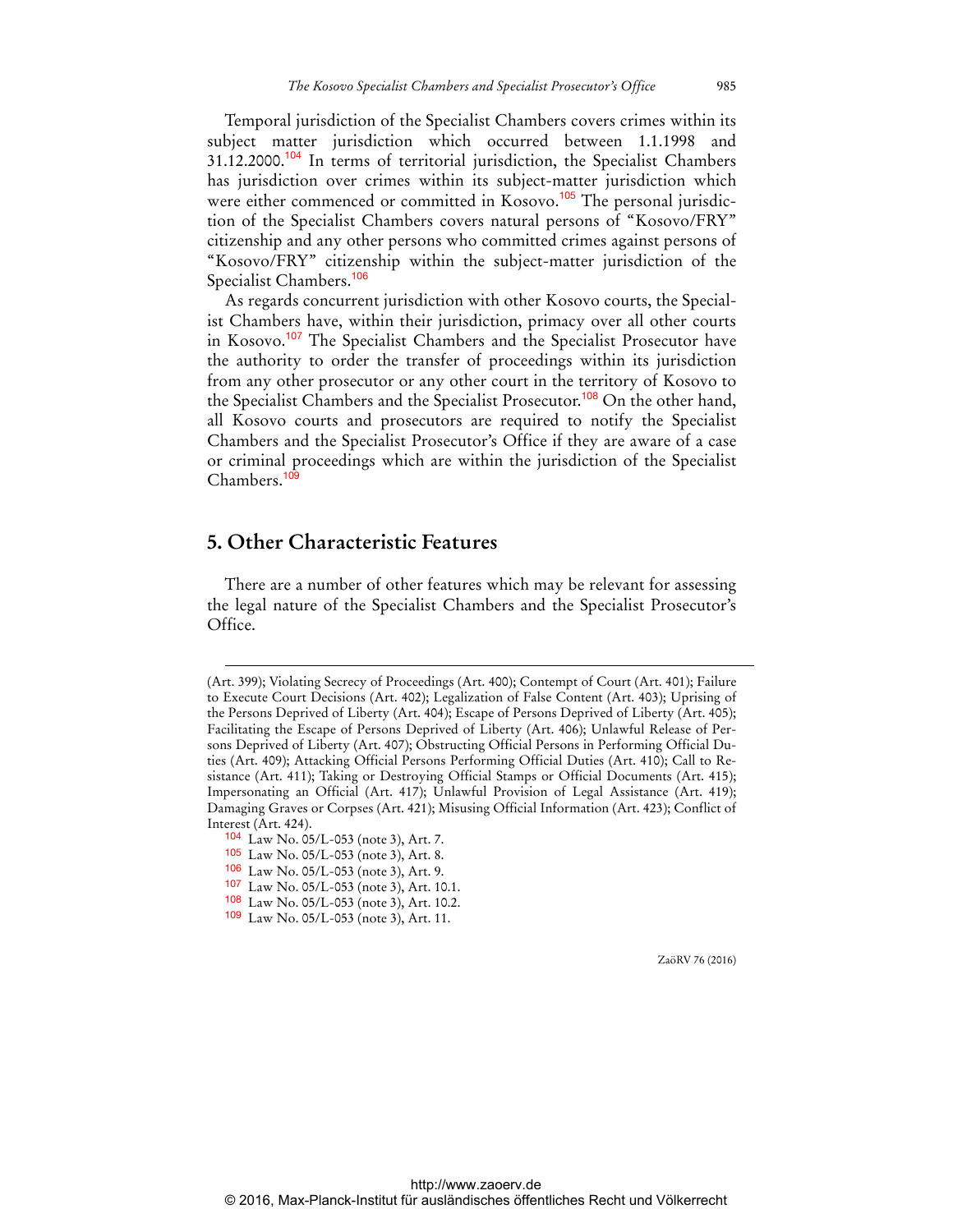#### **a) Legal Personality and International Relations**

The Specialist Chambers and the Specialist Prosecutor's Office have full domestic legal personality.<sup>110</sup> In addition, both by Constitution and law the Specialist Chambers and the Specialist Prosecutor's Office have the capacity "to enter into arrangements with states, international organizations and other entities for the purpose of fulfilling their mandate".<sup>111</sup> International treaties entered into between the Specialist Chambers and the Specialist Prosecutor's Office with a third state on judicial cooperation do not have to be ratified by the Assembly of Kosovo, and the Specialist Chambers must only seek the agreement of the Government of Kosovo before entering into such a treaty.<sup>112</sup> The Specialist Chambers, the Registry and the Specialist Prosecutor's Office are also authorized to utilize any mutual legal assistance agreements which were entered into by Kosovo and another state, or make requests for assistance based on the principle of reciprocity.<sup>113</sup> Further to that, the Specialist Chambers may enter into agreements with other states on the immunity and inviolability of their premises, property, funds, assets, archives, records and documents<sup>114</sup> and the servicing of imprisonment sentences in the territory of such states $115$ .

#### **b) Seat**

The Specialist Chambers have a seat in Kosovo and may also have a seat outside Kosovo subject to a host state agreement between Kosovo and such state.<sup>116</sup> The arrangements for the Specialist Prosecutor's Office are the opposite, as the Specialist Prosecutor's Office has its seat in "the host state" but may also have a seat in Kosovo.<sup>117</sup>

ZaöRV 76 (2016)

<sup>110</sup> Law No. 05/L-053 (note 3), Art. 4.1.

<sup>111</sup> Law No. 05/L-053 (note 3), Art. 4.2.

<sup>112</sup> Law No. 05/L-053 (note 3), Art. 4.4.

<sup>113</sup> Law No. 05/L-053 (note 3), Art. 55.2.

<sup>114</sup> Law No. 05/L-053 (note 3), Art. 56.2.

<sup>115</sup> Law No. 05/L-053 (note 3), Art. 57.1. 116 Law No. 05/L-053 (note 3), Art. 3.6.

<sup>117</sup> Law No. 05/L-053 (note 3), Art. 3.7.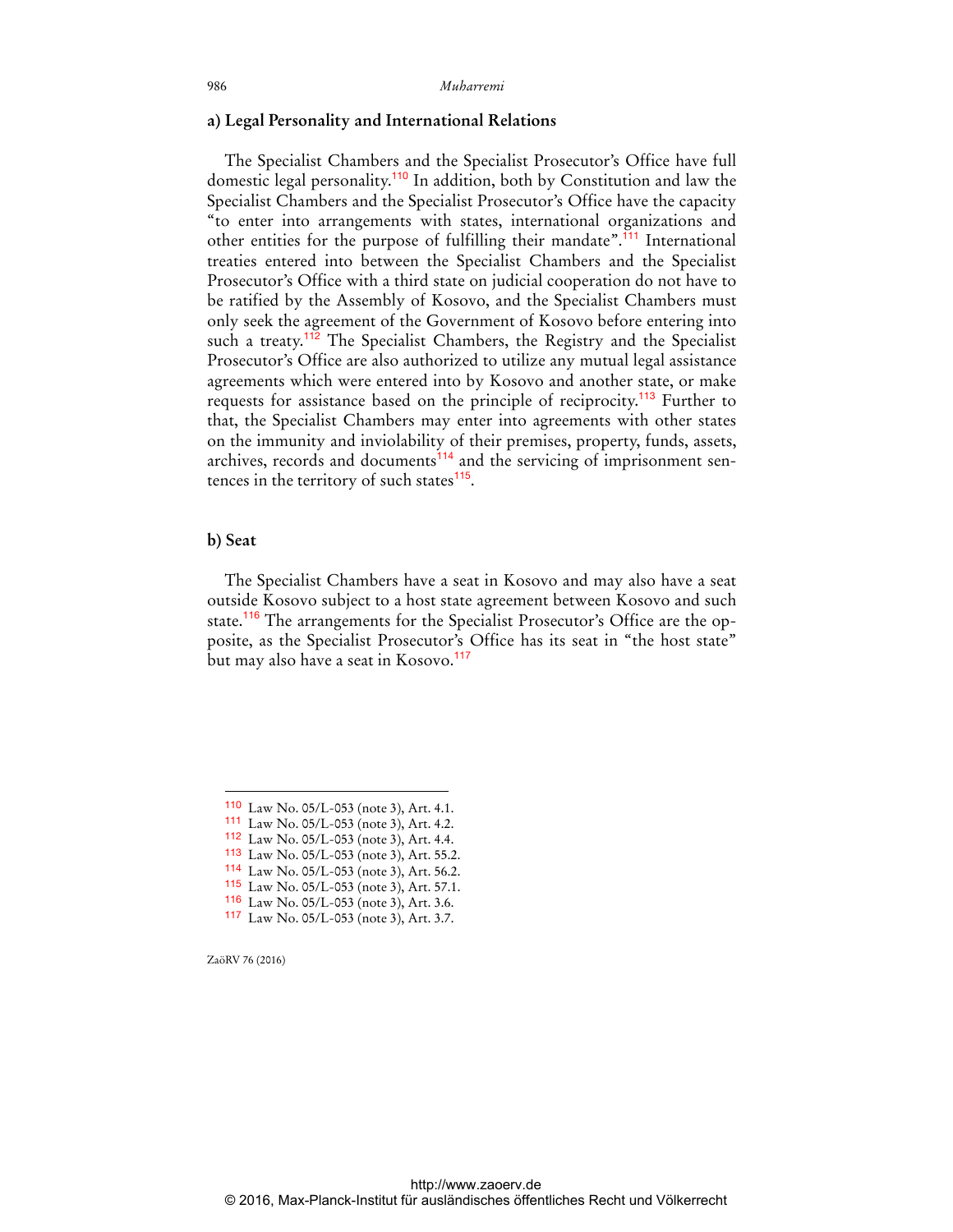#### **c) Amnesty and Pardon**

The jurisdiction of the Specialist Chambers is not limited by any amnesty that may be granted under the Constitution of Kosovo.<sup>118</sup> Any amnesty already granted to any person for an international crime, a crime that resulted in grievous bodily injury or death, or a crime defined by the Law on the Specialist Chambers and the Specialist Prosecutor's Office as a crime related to the official proceedings and officials of the Specialist Chambers, the Registry and the Specialist Prosecutor's Office is also not recognized as bar to the Specialist Chambers jurisdiction.<sup>119</sup> In addition, the judgments of the Specialist Chambers are not subject to any pardon that may be granted under the Constitution, and no person convicted by the Specialist Chambers is eligible for pardon.<sup>120</sup>

#### **d) Funding**

The Specialist Chambers and the Specialist Prosecutor's Office have their own budget but they are not funded from the Kosovo budget.<sup>121</sup> The understanding is that the Specialist Chambers and the Specialist Prosecutor's Office will be funded by the European Union with no financial implications for Kosovo.<sup>122</sup> The Specialist Chambers and the Specialist Prosecutor's Office also operate entirely outside of Kosovo's public financial management and accountability system. They are not subject to any audit by the Kosovo Auditor and they are also not required to comply with Kosovo legislation on public finance.<sup>123</sup>

#### **e) Immunities**

 $\overline{a}$ 

The premises, property, papers and personnel, including counsels, experts, witnesses and any other persons performing functions for the Specialist Chambers or the Specialist Prosecutor's Office enjoy privileges and immunities which are accorded by Kosovo law to the offices and personnel of

<sup>118</sup> Law No. 05/L-053 (note 3), Art. 18.

<sup>119</sup> Law No. 05/L-053 (note 3).

<sup>120</sup> Law No. 05/L-053 (note 3), Art. 51.1.

<sup>121</sup> Law No. 05/L-053 (note 3), Art. 63.1.

<sup>122</sup> Balkan Transitional Justice, Kosovo's New War Court: How Will it Work?, of 6.8.2015 at: [<http://www.balkaninsight.com>](http://www.balkaninsight.com) (last accessed on 2.1.2016).

<sup>123</sup> Law No. 05/L-053 (note 3), Arts. 63.3 and 63.4.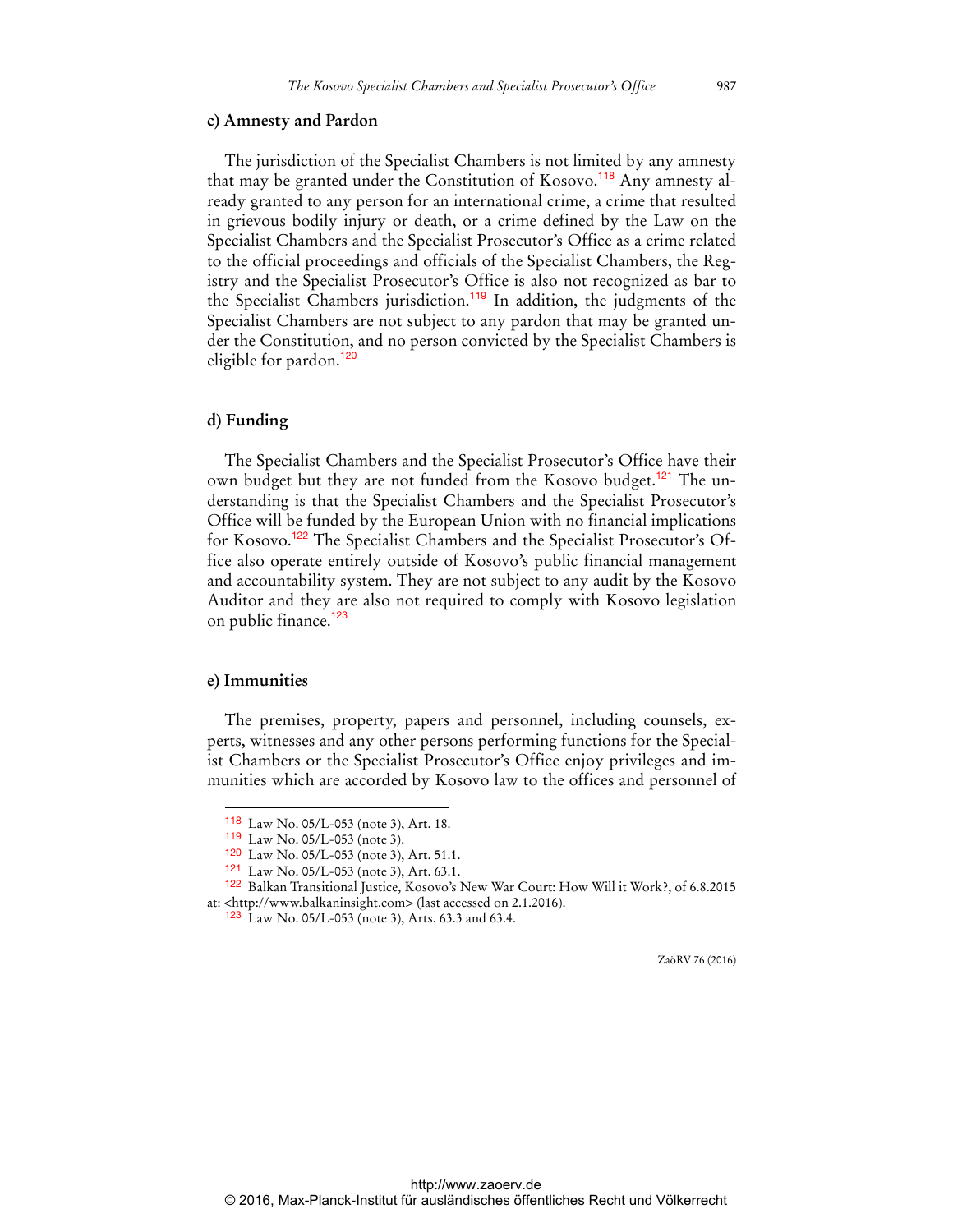EULEX.<sup>124</sup> The premises, property, funds, assets, archives and records of the Specialist Chambers and the Specialist Prosecutor's Office are inviolable and immune from any form of search, confiscation or other interference by Kosovo authorities.<sup>12</sup>

### **f) Archives and Public Access to Documents**

The archives of the Specialist Chambers, the Registry and the Specialist Prosecutor's Office are the property of the Specialist Chambers and the Specialist Prosecutor's Office and are maintained in a dedicated repository outside Kosovo.<sup>126</sup> All papers, records and archives of the Specialist Chambers, the Registry and the Specialist Prosecutor's Office are explicitly not considered to be public documents of Kosovo due to security and privacy considerations.<sup>127</sup> There is no general right of access to the records or archives of the Specialist Chambers, including the Registry, and the Specialist Prosecutor's Office<sup>128</sup>

### **IV. The Specialist Chambers as a Hybrid Court**

There is general understanding in literature that there is no uniform model of how a hybrid court should look like and how the ratio, or blend<sup>129</sup>, between international and national elements should look like.<sup>130</sup> According to *Reiger*, hybrid courts combine in various ways the application of international crimes and international personnel, while retaining significant national features.<sup>131</sup> Some would be national courts which receive substantial international assistance, while there would also be instances where the court would resemble an international tribunal located in-country.<sup>132</sup> Some would be judicial bodies whose mandate lies in a treaty between the UN and the

ZaöRV 76 (2016)

<sup>124</sup> Law No. 05/L-053 (note 3), Art. 52.1.

<sup>125</sup> Law No. 05/L-053 (note 3), Art. 52.2.

<sup>126</sup> Law No. 05/L-053 (note 3), Art. 61.1.

<sup>127</sup> Law No. 05/L-053 (note 3), Art. 62.1.

<sup>128</sup> Law No. 05/L-053 (note 3).

<sup>129</sup> *L. Dickinson*, The Promise of Hybrid Courts, in: AJIL 97 (2003), 295.

<sup>130</sup> Public International Law & Policy Group (note 5), 1; *P. McAuliffe* (note 12), 4; *N. Jain*, Conceptualizing Internationalization in Hybrid Criminal Courts, in: Singapore Year Book of International Law 12 (2008), 81 et seq.

<sup>131</sup> *C. Reiger* (note 7), 284.

<sup>132</sup> *C. Reiger* (note 7), 284.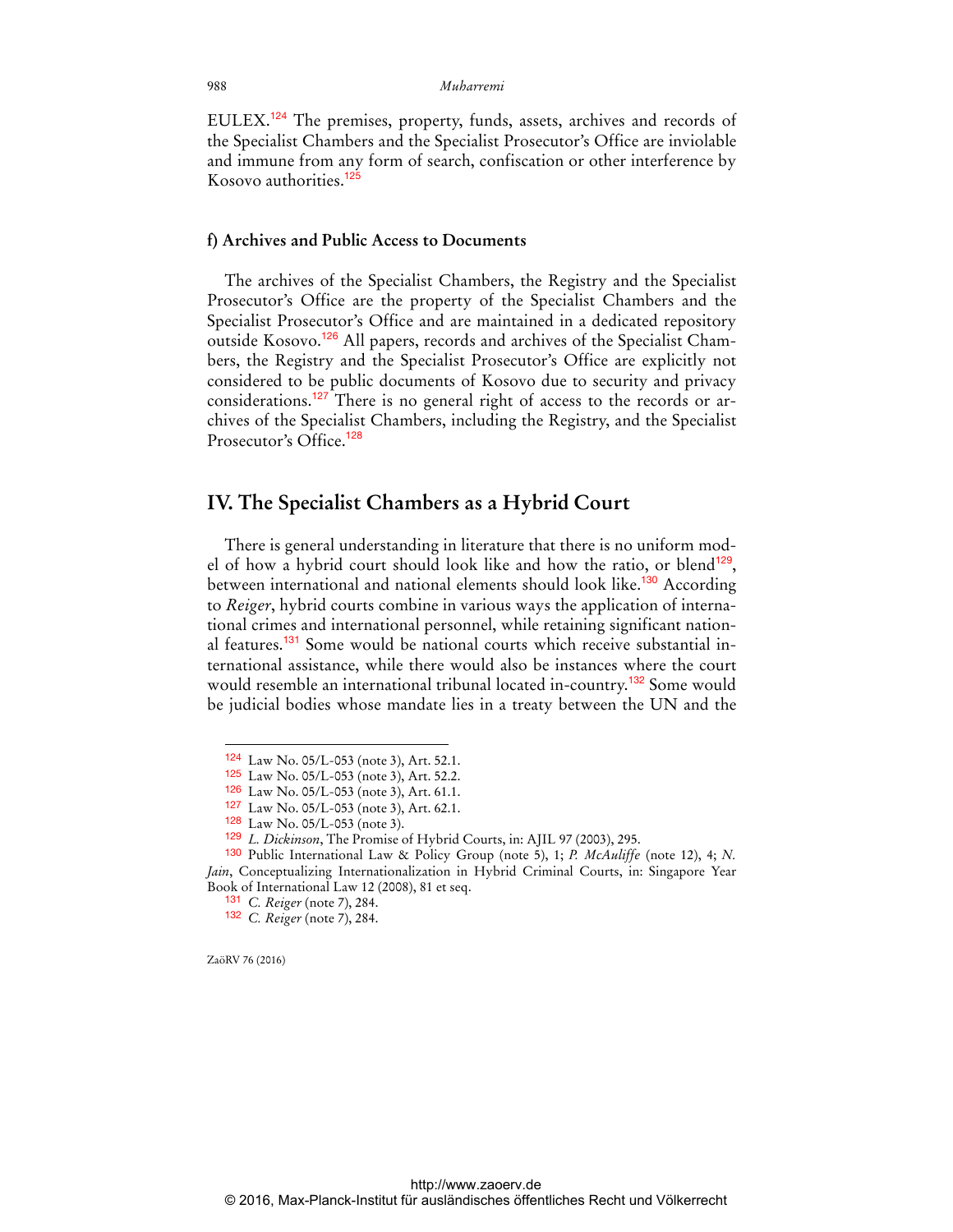national government, while others would depend on national legislation for their authority. The composition of the blend would depend on the political and legal exigencies of the state and the court in question.<sup>133</sup> In view of this, one could distinguish between two types of hybrid courts. One type would consist of "internationalized" domestic courts which are part of the domestic judicial system, such as the Special Panels for Serious Crimes in East Timor, the "Regulation 64" Panels in Kosovo under UNMIK, the Extraordinary Chambers in the Courts of Cambodia and the War Crimes Chamber of Bosnia and Herzegovina. The other type would include international adhoc tribunals which have national elements, such as the Special Court for Sierra Leone and the Special Tribunal for Lebanon. The question is therefore if the Specialist Chambers in Kosovo is a hybrid court, and if yes, if it is an "internationalized" domestic court or an international tribunal with domestic elements.

Some authors try to define hybrid courts by listing certain essential elements which need to be in place in order to consider a court a hybrid court based on an analysis of existing hybrid courts. According to *Donlon*, the common defining features of hybrid courts would be their application of a mix of national and international law, a mixed staff composition where international judges, prosecutors, and experts work with their national counterparts, and their location in the country where the atrocities were committed.<sup>134</sup> For *Dickinson*, the defining features of a hybrid court are that foreign judges would sit alongside their domestic counterparts to try cases prosecuted and defended by teams of local lawyers working with those from other countries and that the judges would apply domestic law that has been reformed to accord to international standards.<sup>135</sup> The law applied by hybrid courts would be a mix of international criminal law modeled on definitions contained in the Rome Statute and domestic law reformed to include international standards.<sup>136</sup> The seat of the tribunal could alternate between the *locus delicti* state and a neutral location, but it would usually be located in the former.<sup>137</sup>

The approach to deduce the characteristics of hybrid courts from the elements which current hybrid courts have in common is criticized as not being adequate. According to *Nouwen*, many of the perceived common elements, such as the mixture of domestic and international staff and laws,

 $\overline{a}$ 

<sup>133</sup> *P. McAuliffe* (note 12), 151.

<sup>134</sup> *F. Donlon* (note 5), 85; see also Public International Law & Policy Group (note 5), 1.

<sup>135</sup> *L. Dickinson* (note 129), 295.

<sup>136</sup> *P. McAuliffe* (note 12), 151.

<sup>137</sup> *P. McAuliffe* (note 12), 151.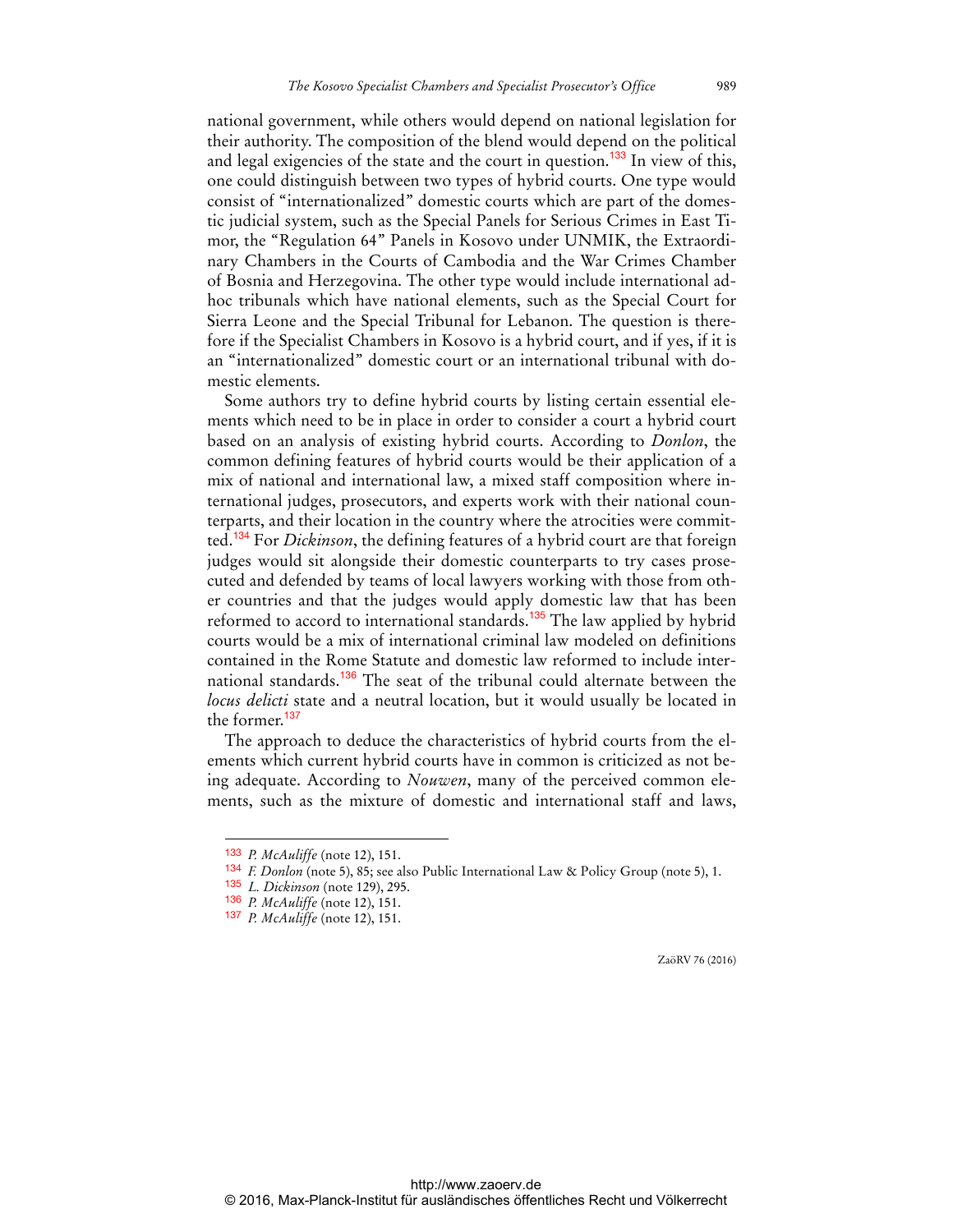would not be as common as they appear.<sup>138</sup> *Nouwen* concludes that the model of hybrid courts appears to have panels composed of both domestic and international judges as the only defining commonality.<sup>139</sup> It would also be difficult to define hybrid courts based on features of existing hybrid courts because new courts might emerge that partly share the characteristics of existing hybrid courts.<sup>140</sup>

The attempt to define hybrid courts is further criticized by *Jain* who considers the search for a definition of hybrid tribunals to be a "*hopeless quest*".<sup>141</sup> While the determination whether a court is hybrid, or international, or national in character, could have important implications for its jurisdiction and competence, the applicable law, and its status in international and domestic law<sup>142</sup> there would be too much variation in the institutional structures of courts that have been classed as "hybrid"<sup>143</sup>. For this reason, *Jain* suggests to abandon the search for a "dictionary-style" definition of a hybrid court that relies on isolating essential conditions, that is, necessary and sufficient features that must form part of an institution before it can be considered hybrid.<sup>144</sup> An alternative approach would be to consider a standard or paradigm case of hybrid courts, and then analyze how close the court in question is to this paradigm case by applying a process of analogical reasoning.<sup>145</sup> In assessing whether a newly established court is hybrid or not, the test would be whether the new court has more in common with these paradigmatic cases, than with an admittedly domestic or purely international court.<sup>146</sup> Unfortunately, *Jain* does not develop a paradigm case of a hybrid court against which other courts could be compared.

A different approach, labeled here as the normative approach, looks at the legal nature of the founding instruments, i.e. whether the court is 'a creature of international law' or of domestic law.<sup>147</sup> This implies that courts which combine certain international and national elements and which are created by international law, i.e. international treaties or UN Security Council Resolutions, such as in the case of the Special Court for Sierra Leone<sup>148</sup> and the Special Tribunal for Lebanon<sup>149</sup> would be considered interna-

- 142 *N. Jain* (note 130), 81 et seq.
- 143 *N. Jain* (note 130), 81 et seq.
- 144 *N. Jain* (note 130), 81 et seq. 145 *N. Jain* (note 130), 81 et seq.
- 146 *N. Jain* (note 130), 81 et seq.
- 147 *F. Donlon* (note 5), 94.
- 
- 148 *F. Donlon* (note 5), 94.

ZaöRV 76 (2016)

<sup>138</sup> *S. Nouwen* (note 8), 192 et seq.

<sup>139</sup> *S. Nouwen* (note 8), 192 et seq.

<sup>140</sup> *S. Nouwen* (note 8), 192 et seq.

<sup>141</sup> *N. Jain* (note 130), 91 et seq.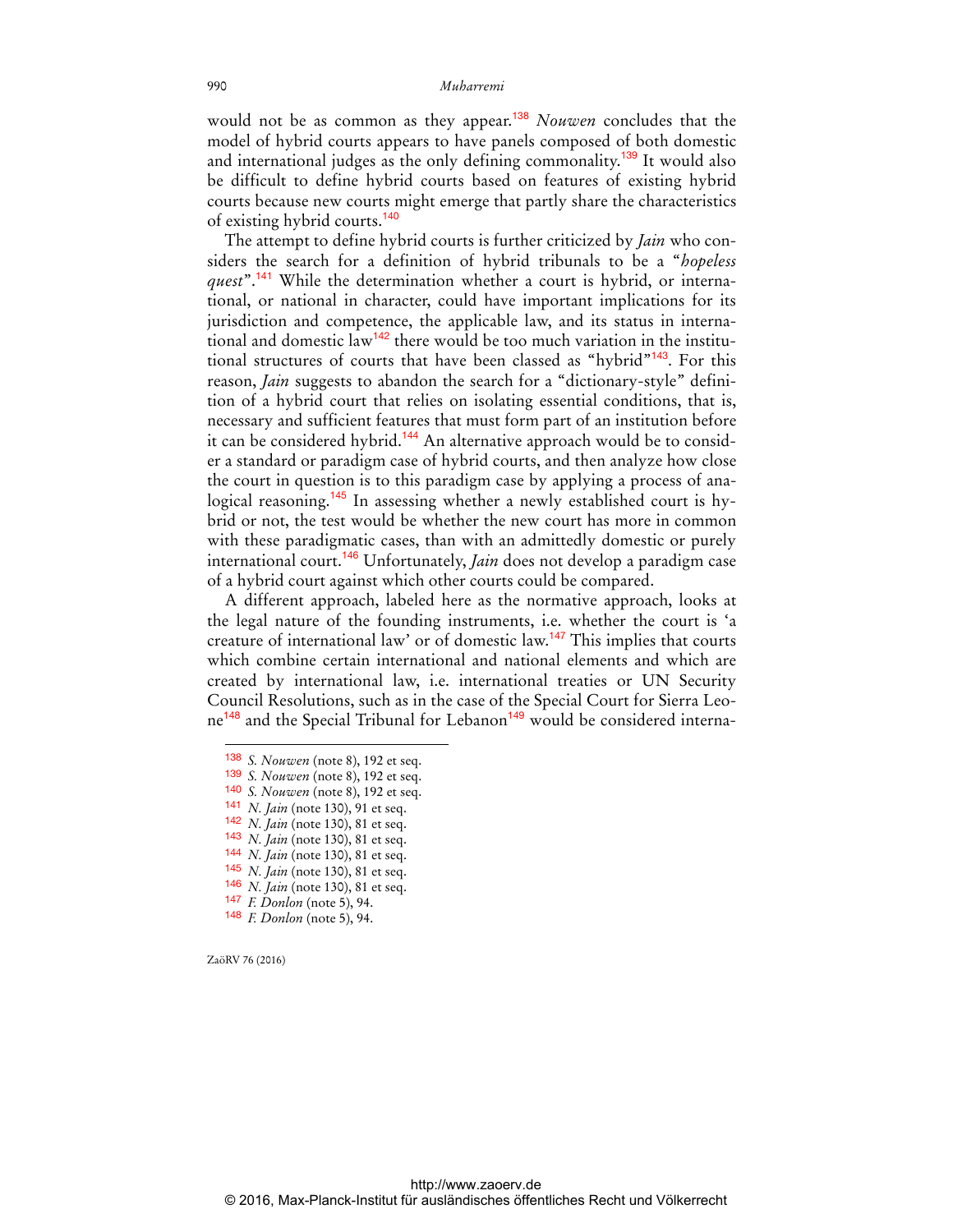tional tribunals and not "internationalized" domestic courts. By implication, courts which combine international and domestic elements and where national legislation is constitutive for their establishment would then have to be considered internationalized domestic courts.

The various opinions of what hybrid courts actually are shows that there is uncertainty in identifying generally acceptable criteria for determining if a court is a hybrid court. When comparing the Specialist Chambers with existing courts, which are commonly referred to as hybrid courts, it becomes evident that the Specialist Chambers adds to the existing complexity and difficulty in determining what hybrid courts are.

The comparative analysis undertaken by *Nouwen* to identify the definitional elements of a hybrid court is used as a point of departure for the assessment if the Specialist Chambers is a internationalized domestic court or an international tribunal. Pursuant to this "definitional" approach, the only defining common feature of the current hybrid courts is the mixed composition of panels of international and local judges.<sup>150</sup> This is not the case with the Specialist Chambers, which is staffed with international personnel only and with no local judges or prosecutors being involved. The absence of local judges and prosecutors would therefore make the Specialist Chambers an international tribunal rather than an internationalized domestic court.

From a "normative" approach, the Specialist Chambers would be an internationalized domestic court. The Specialist Chambers is established based on the Constitution of Kosovo and domestic law, although an international agreement between Kosovo and the EU is also involved, though not constitutively. The Constitution of Kosovo explicitly states that the Specialist Chambers and the Specialist Prosecutor's Office are established within the justice system of Kosovo.<sup>151</sup> The Constitutional Court of Kosovo also determined that the establishment of the Specialist Chambers and the Specialist Prosecutor's Office would be in accordance with the Constitution of Kosovo.<sup>152</sup>

If one follows the "paradigm-case" approach, an assessment of the "national" and "international" elements which characterize the Specialist Chambers would determine the legal nature of the Specialist Chambers. The only "national" element of the Specialist Chambers is that it is established by national law rather than by international law. However, the Constitutional provisions and the Law establishing the Specialist Chambers and the

 $\overline{a}$ 

<sup>149</sup> *C. Reiger* (note 7), 316.

<sup>150</sup> *S. Nouwen* (note 8), 213.

<sup>151</sup> Constitution of the Republic of Kosovo, Art. 162.1.

<sup>152</sup> Judgment Constitutional Court in Case No. KO26/(note 54), para. 58-60.